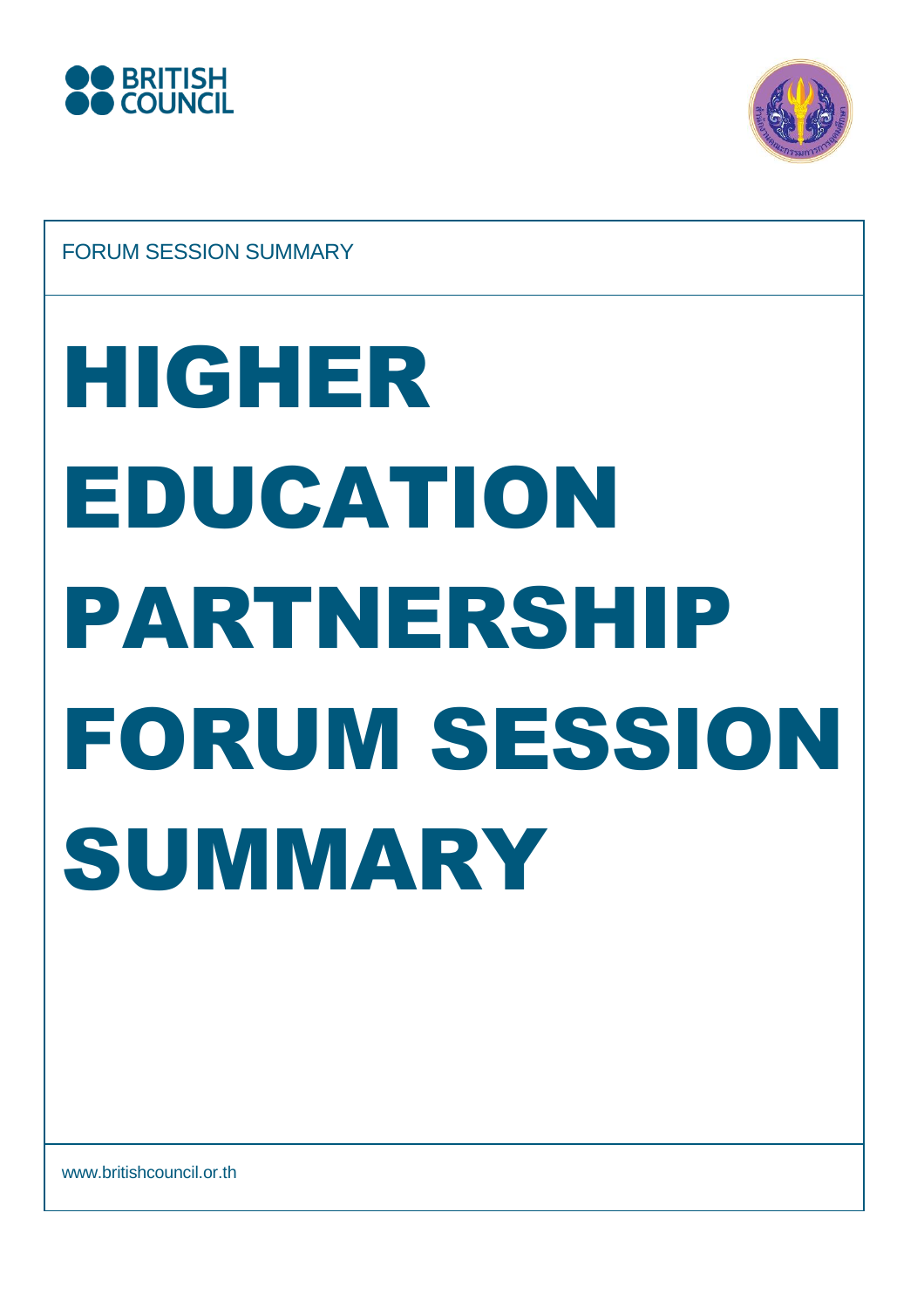# FORUM RATIONALE

International collaboration is increasingly becoming a means of sharing and building a common agenda among higher education institutions, making higher education one of the most internationalised sectors in the world. Various international strategies have been employed and goals achieved at different levels. For example, TNE partnerships open up opportunities for local students to get into higher education, improve the overall quality of higher education programmes, and foster international understanding at national level. At student and institutional level, TNE is perceived to offer an affordable alternative to studying abroad for the whole programme, enhancing international outlooks and English language skills as well as increasing the capacity to conduct joint research.<sup>1</sup>

The British Council together with the Office of the Higher Education Commission has been supporting the development of higher education partnerships between Thai and UK higher education institutions in recent years, particularly involving TNE. This forum facilitates the sharing of a wealth of experience, accumulated first-hand by Thai institutions, including the obstacles, lessons learnt and the future of higher education partnerships.

# FORUM'S OBJECTIVES

 $\overline{a}$ 

- 1. To offer knowledge and experience sharing as well as networking opportunities between Thai and UK universities to further strengthen the delivery of TNE.
- 2. To discuss the challenges faced in the development and delivery of TNE and other higher education partnership programmes as well as the way forward.
- 3. To create an enabling environment for UK and Thailand to thrive in higher education partnerships.

www.britishcouncil.or.th 2 <sup>1</sup> Impacts of TNE on host countries: academic, cultural, economic and skills with implications for programme and provider mobility: British Council (2014).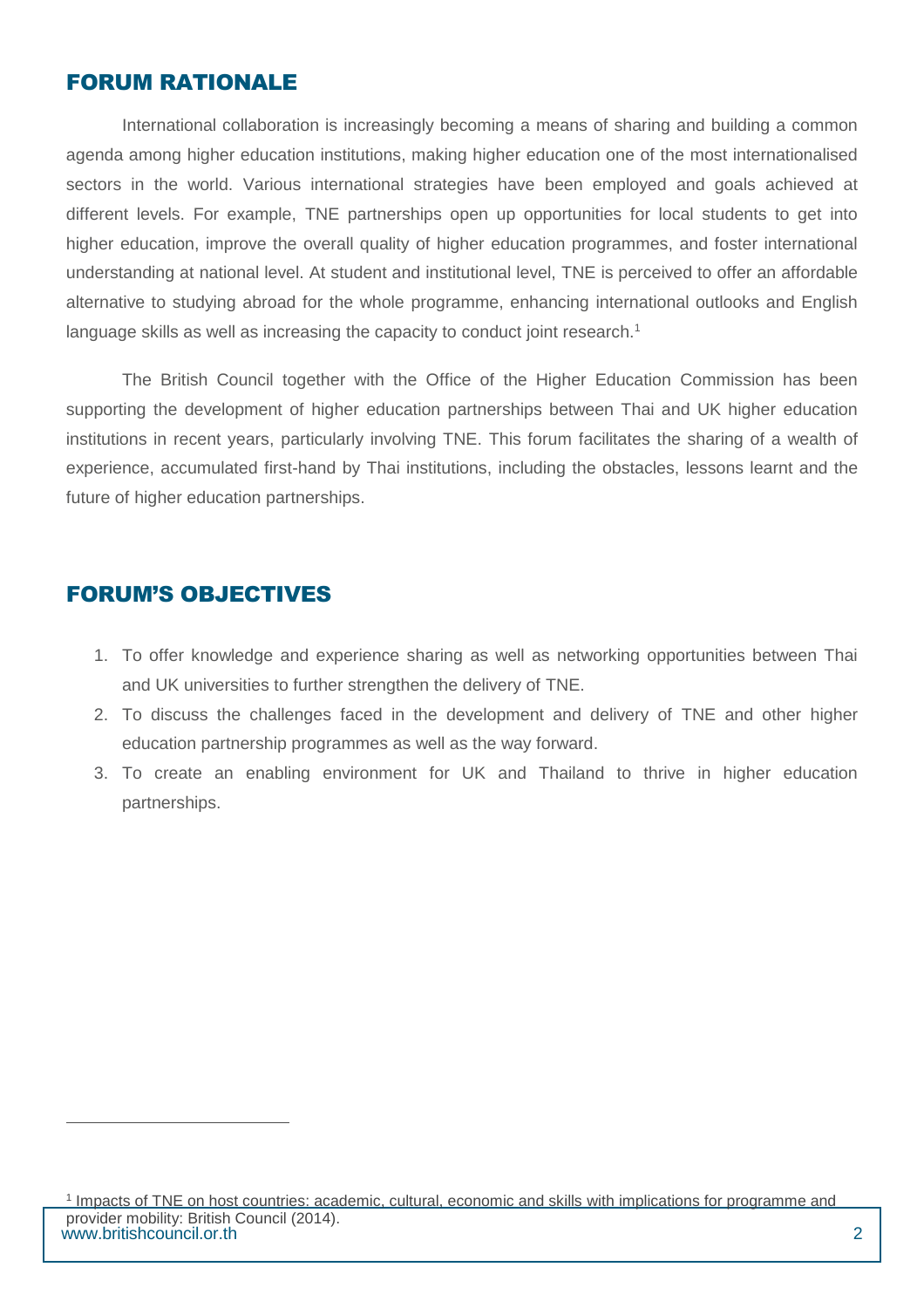# SESSION SUMMARY

The following sections summarise each of the sessions at the forum, starting with the opening ceremony, including a welcome speech and opening remarks delivered by the event host. Key points arising from the presentations and panel discussion during the forum are also provided.

# **SESSION 1: OPENING CEREMONY**

The Higher Education Partnership Forum: UK-Thailand Transnational Education organised on 18 October was supported by the British Council and Office of Higher Education. Its aim was to share knowledge and experience, challenges and lessons learnt from a collaborative project between Thai and UK institutions in recent years. The forum discussed the future of higher education partnerships and further strengthening of the delivery of TNE. The forum also aimed to unlock international collaboration and challenges faced by Thailand and the UK. The forum is part of the Think TNE series being held in the East Asia region including China, Malaysia, Vietnam and Hong Kong. It is a major series involving UK TNE dialogue, bringing together professionals from across the region to discuss the future of TNE and share UK and East Asian expertise.

### **Welcome Remarks**

### *By Andrew Glass OBE, Director, British Council*

The British Council is the UK's international organisation for cultural relations and education worldwide. Our role is to provide opportunities for people, long-term connections and enhance trust between the partners we work with in the UK, including universities and other connections. In response to the Thailand 4.0 economic strategy and UK internationalisation agenda, our focus over the last two years and towards 2020 has been on three areas in Thailand: raising the level of English by working closely with the Ministry of Education, the internationalisation of higher education and scientific research activities, and working to develop a greater hub.

The theme of TNE today plays a responsible role in meeting the needs of UK and Thai universities, and encouraging international partnerships. We have been working with the Office of the Higher Education Commission to develop a TNE programme over the last two to three years, as well as economic mobility and provide an international environment for students and teachers in both countries. We started by working with selected universities in Thailand and have now extended the opportunity across the country to all universities.

This forum aims to share the knowledge and experience gained during TNE development and discuss the challenges facing TNE and the future of higher education collaboration generally.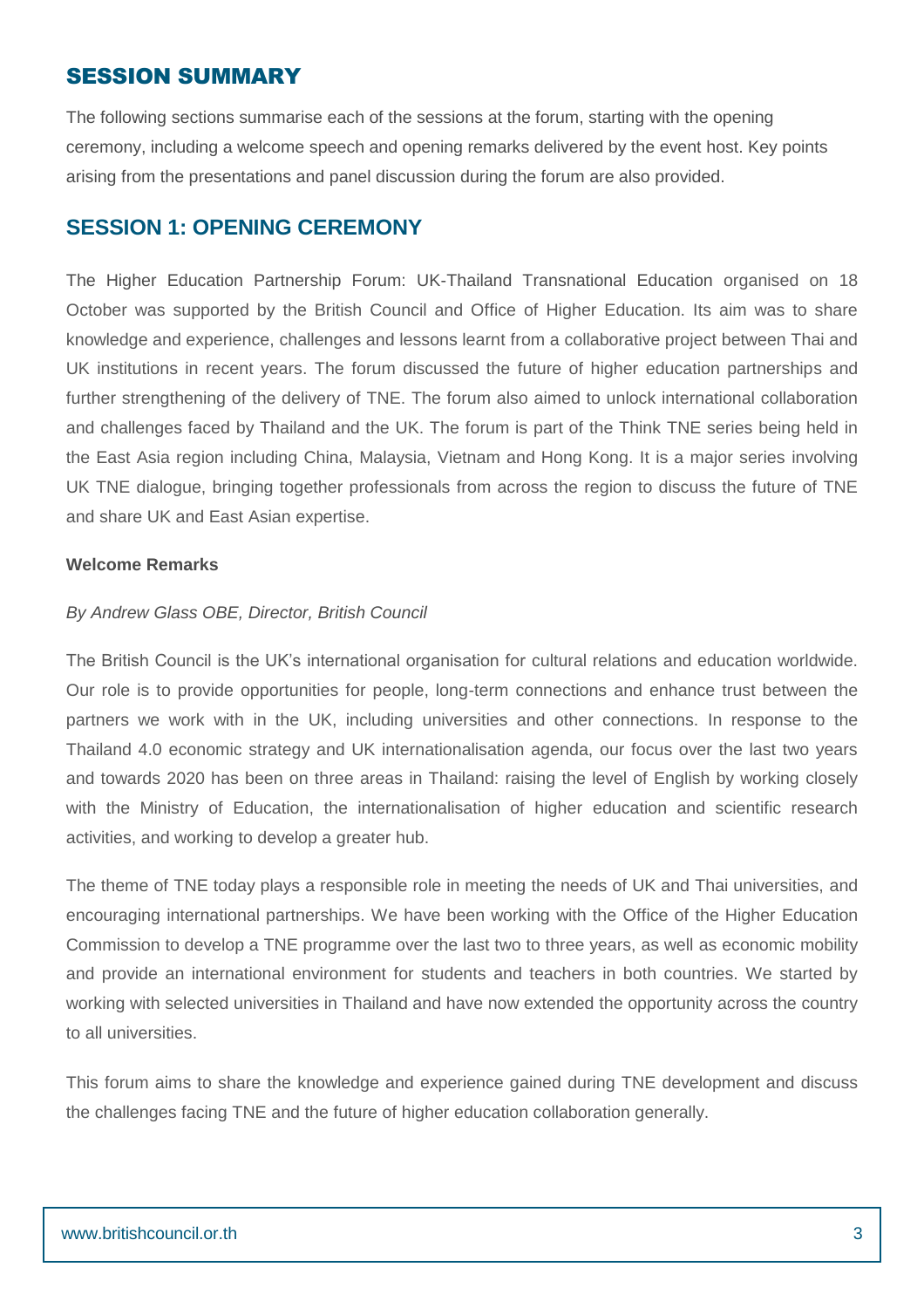### **Opening Remarks**

### *By Dr Suphat Champatong, Secretary-General, Office of Higher Education Commission*

The higher education system in the world is today facing many challenges, including fewer students and a higher number of competitors encouraged by borderless technology. To strengthen the quality of teaching as well as the competencies of universities, collaboration between university and industry partners is very important.

In Thailand, there are many universities, varying in character in terms of autonomy, size and quality. I hope that this forum will provide a great opportunity for Thai universities to find collaborative partners to develop Thailand's quality of education, serving as a stage for sharing experiences on higher education for the benefit of all parties.

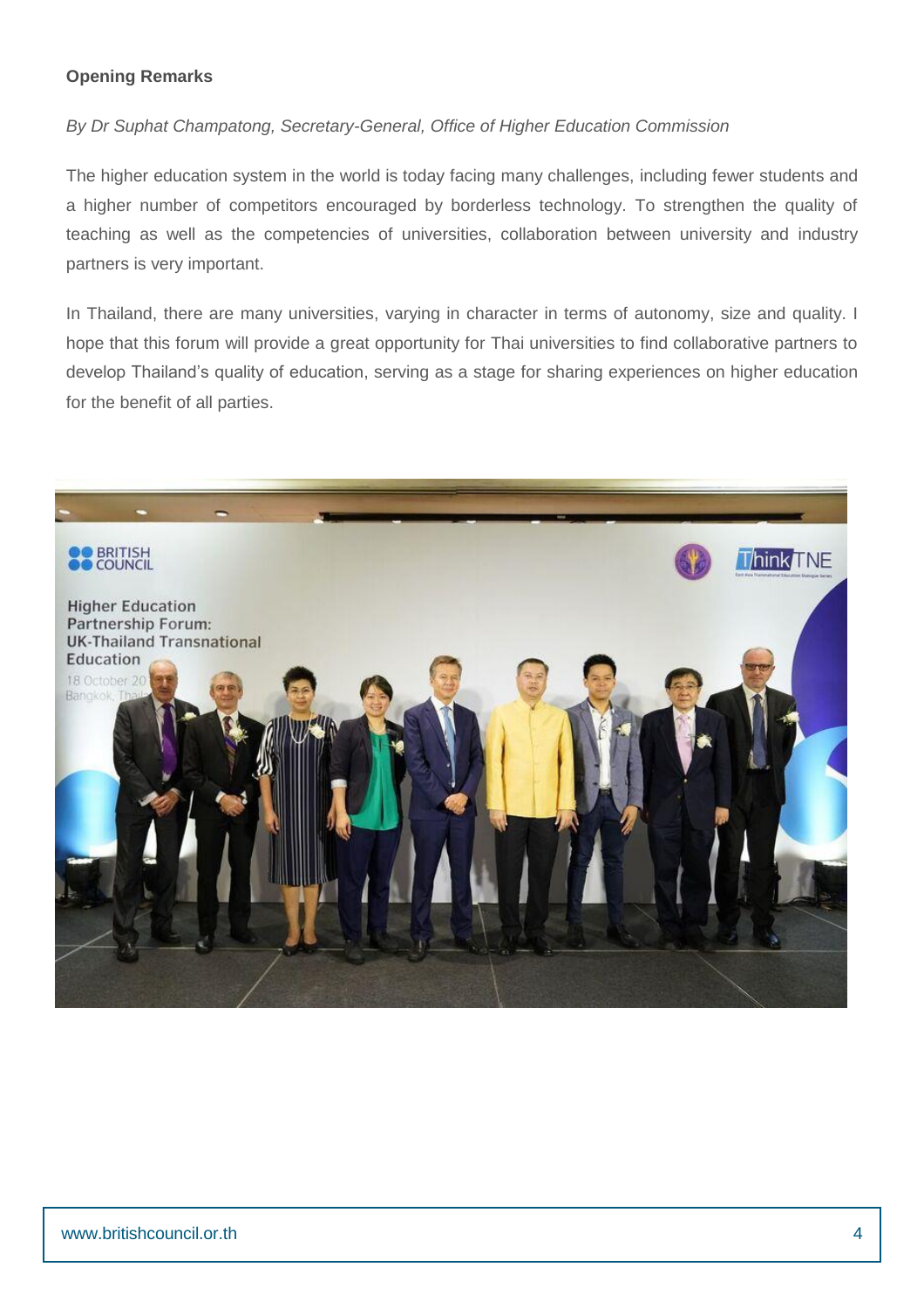# **SESSION 2: KEYNOTE ADDRESS**

**2.1. Key challenges for Thailand and how international higher education partnerships could help tackle them** 



*Assoc. Prof. Dr Bundit Thipakorn, Vice President for Education Development, KMUTT*

*Interesting talk about the challenges for Thailand and how TNE could help tackle them* 

It is very difficult to talk about the challenges for Thailand and how TNE could help tackle them. What I would like to emphasise here focuses more on looking into the future rather than looking back to what has happened in the past, as things change every day. Solutions for the past may not be the solutions for tomorrow.

In the twenty-first century, openness is key. The world no longer has walls. There are four characteristics on which we need to pay attention, namely change, uncertainty, complexity and ambiguity. Change means that what you see today won't necessarily be there tomorrow — everything can change. Uncertainty means things can go either way. Ambiguity means things can have more than one meaning, with different perspectives giving a different meaning to the same thing. These characteristics are the challenges faced by Thai universities.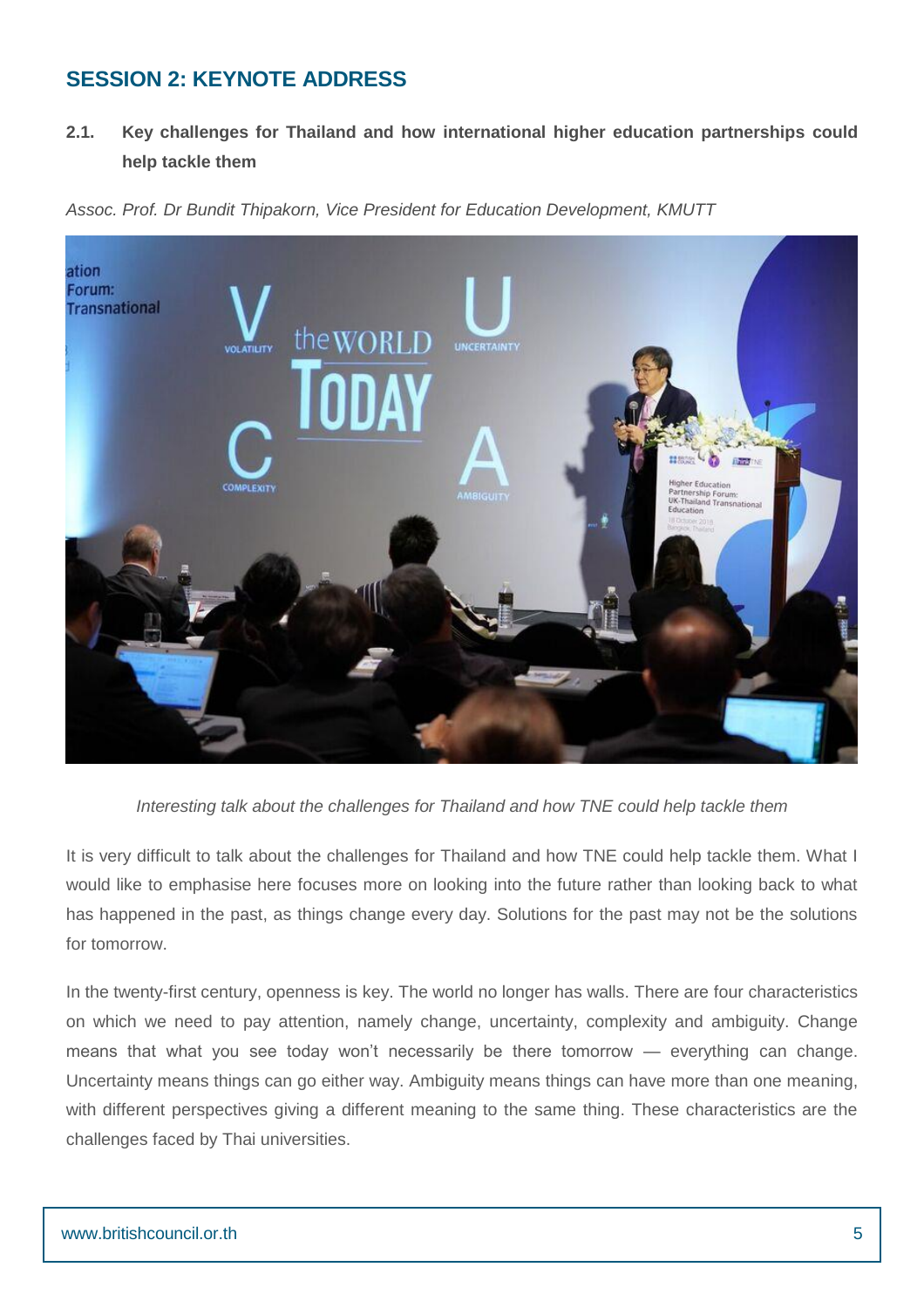For Thai universities to cope with these challenges, they need to educate students in such a way as to enable them to adapt to working in the future as all these characteristics can change the way they work, the way they make decisions and the way they live. The universities need to give them knowledge about what is yet to come.

In addition, Thai universities are also facing challenges brought about by the upcoming "Thailand 4.0". Students have to deal with four key aspects simultaneously: people, data, things and process. Digital transformation is the key to this challenge as when we talk about industry 4.0, we mean dealing with a digital culture. This digital culture changes how we work, how we make decisions and how we deal with life. There are many changes in the shift from analogue to digital and culture is among them.

In the past, people were educated based on what we "knew" so that they could create new ways that were more efficient. People studied to acquire both knowledge and intellect. Today we are dealing with the "unknown". People must learn how to live in an unknown world. They need to learn to create innovations and boost growth. Education is no longer about learning to acquire knowledge but about being someone, and developing character. This is the key challenge for higher education transforming the approach to teaching from learning to know, to learning to be. Thai universities still lack experience in how to develop something new, and how to deal with things that we have never experienced. We need a partner to help us in these areas.

Today, with the Thai government asking us to produce new types of human resources or what we call '"Thais 4.0", Thai universities are facing another challenge — how to produce these people within the next 20 years. Specifically, Thais 4.0 are scholars expected to have global competency and able to blend local and global cultures; what is known as the "global Thai". Another challenge relates to the industrial sector. Many industries still have no idea about the type of competent graduates they will need and which technologies they are going to adopt in the longer term. They only follow the flow of technology, and that changes every day. As a result, Thai universities need to be able to identify what kind of human characteristics they need to build on to serve the needs of Thai society.

Finally, I would like to leave one question out there. Can we redefine TNE based on digital culture? The definition of TNE we have today might not fit the circumstances of the future — in other words, can it be redefined in such a way so as to serve Thai society?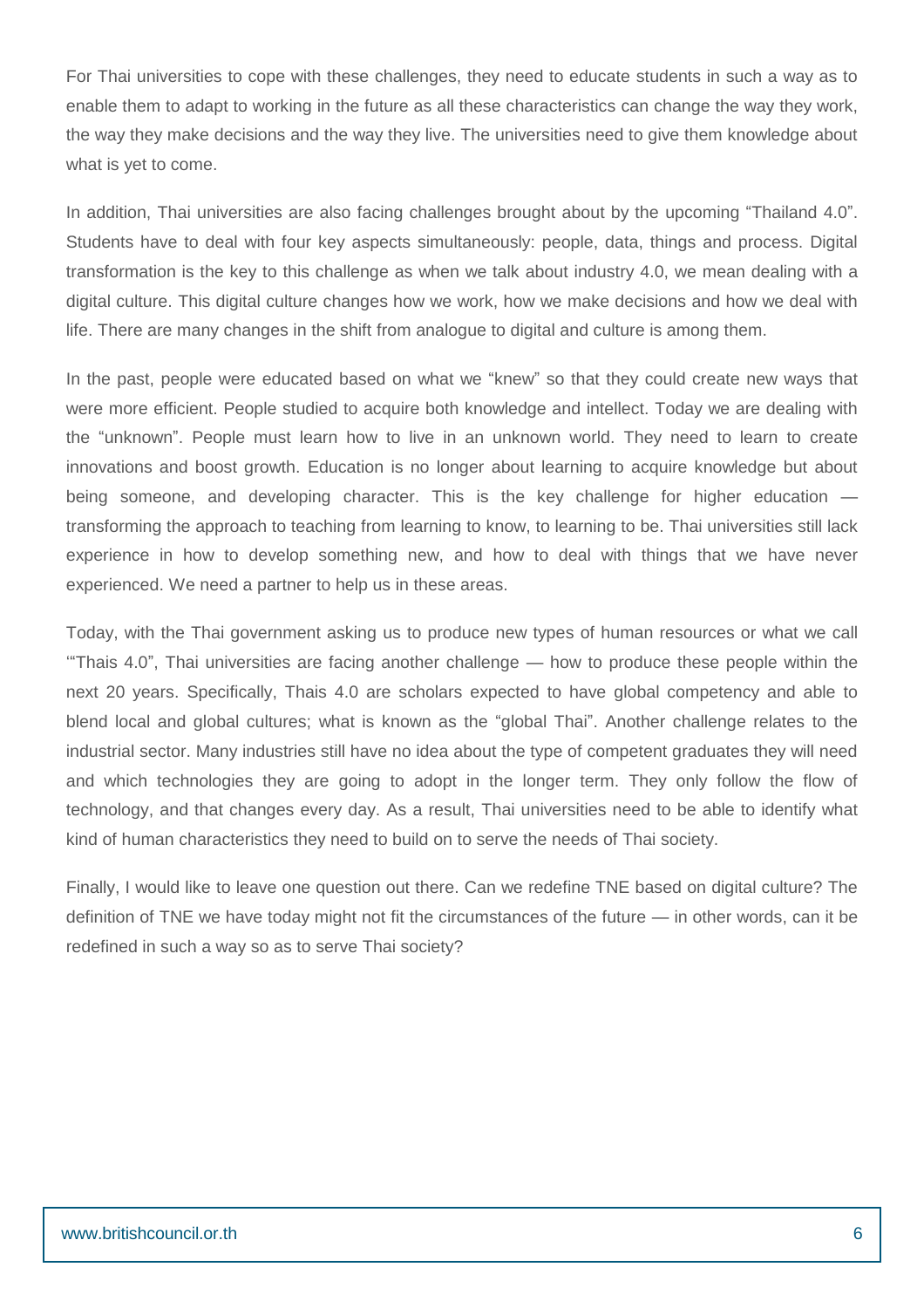**Q:** In my opinion, the younger generation is ready to change. They are well equipped and adapt to digital technology. However, the main challenge from my experience concerns the teachers. They are no longer able to lead or give advice to students on what to do or become after graduation. So, the question is: How can we change the teachers?

**A:** We need a new model to change the way teachers define the meaning of higher education. Teachers need to leave their comfort zone and be ready to change. In addition, we need to build an ecosystem that provides a learning culture rather than a teaching culture. Learning from experts and networks outside is another key solution.

**Q:** The government is trying to set up a new Ministry for Research and Higher Education. Do you think this can help develop higher education in Thailand?

**A**: In my opinion, if the new ministry still operates in the same old way, with the same structure, it will not help. What is important is to build a new model and ecosystem. The new ministry must be willing to learn new things and change. We can help each other to develop higher education by forming a cluster of networks to work together.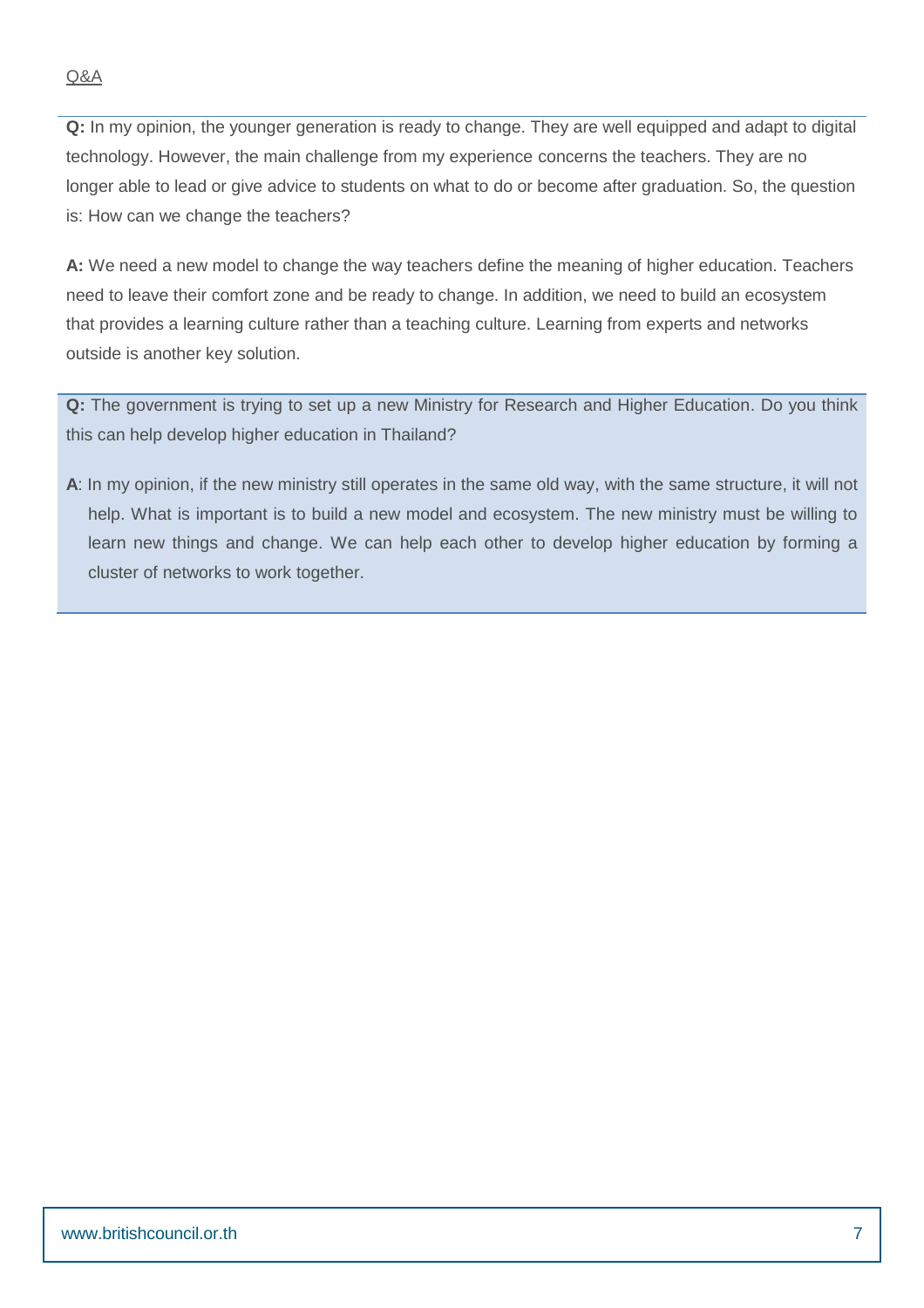# **2.2. TNE Common framework data analysis to inform policy, regulation development and enrolment planning**



Kevin Van Cauter, Senior Adviser (Higher Education Partnerships), British Council

The traditional definition of TNE provided by the OECD in 2005 refers to the educational programme delivered by a university in country A for consumption by the students in country B. However, we need to look to widen the benefits of TNE and broaden its reach so that it becomes much more about partnership and the way in which programmes are delivered around the world.

Looking into the context, there has been an increasing demand for higher education globally. However, there is also a challenge here on how to maintain the quality of education and fund it on an appropriate scale. Many more countries are also open to higher education and many more students are mobile across the world. There is uncertainty in the UK, for example regarding the UK leaving the European Union. These are factors affecting and challenging the development of TNE.

In terms of UK TNE, 710,000 students are taking the programme around the world. This is a large number. Over the last decade, the number of international students taking the programme through TNE has been growing much more significantly than the number of international students in the UK. This is a shift in how UK TNE is delivered to international students. More and more students are taking the UK TNE programme and it is playing an ever-increasing role in UK universities and the UK's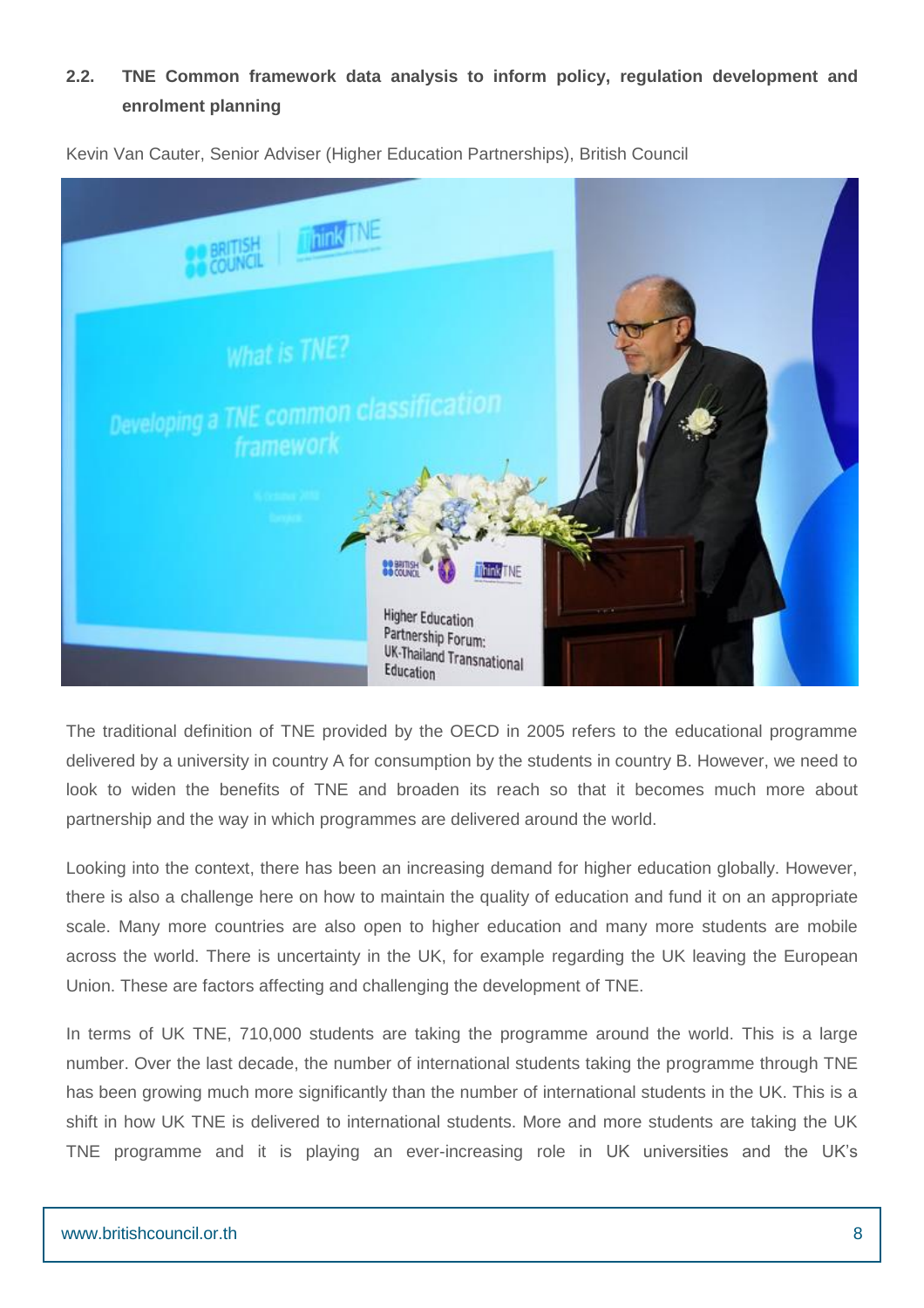internationalisation strategy.

In the UK context, many factors come into play in relation to TNE. They include slow growth in the international student agreement, a debate on the module of TNE in terms of socio-economic value, education value and how this is being measured, a growing demand for TNE in the last decade, a TNE perspective on mitigating risks of falling incoming numbers, a growing trend of TNE globally, an opportunity provided by TNE for those who are unable to access higher education, a view on TNE as the first choice for high education quality, and the importance of the local partner in delivering the student experience. As for the trend from the UK perspective, this is about an increased partnership role with support for host countries' national priorities through TNE, including Thailand. It also concerns a more partnership-led model of TNE and more research-led universities engaging in TNE. TNE is seen as a priority institutionally and part of the UK's internationalisation strategy. This large set of motivations drive support for UK TNE.

For UK TNE, UK universities can deliver all of the following models and there is no restriction for universities on which modules they deliver and where they deliver them. Validation is a model for which a partner designs its own programme, but the award is from the UK. Franchise is a model run by a partner overseas in the same way. The joint award and dual award model are quite common in Thailand, with the award developed jointly by the two universities. Other common models include in-country or the "flying" faculty in which UK teachers fly out and teach the programme, involving distance learning, blended delivery and overseas campuses. TNE can benefit both the institution and student. For the institution, it can reach new students, diversify education programme delivery and develop a brand/reputation for the quality of education. For the student, it means gaining a more international outlook, intercultural competencies, analytical thinking skills and employment ability skills.

International programmes and provider mobility form the developed framework of TNE which places more emphasis on partnership. After conducting policy research in many countries, including Thailand, we identified a problem of terminology chaos. As a result, we tried to categorise TNE into a simple framework and have come up with six categories under two types of provision. The two types of provision are independent TNE, in which the foreign sending HEI is responsible for curriculum qualification; and external QA and collaborative TNE, in which both foreign sending and host HEIs are responsible for curricula, qualifications and/or external QA. The former provision includes a franchise programme, international branch campus and self-study distance education, while the latter includes partnership programmes, joint universities and distance education with a local academic partner.

A better understanding of different models of TNE would help in terms of building the development partnership. Being able to establish a common understanding around TNE, better data collection, and planning for the impacts would make a difference in helping to develop partnerships over time.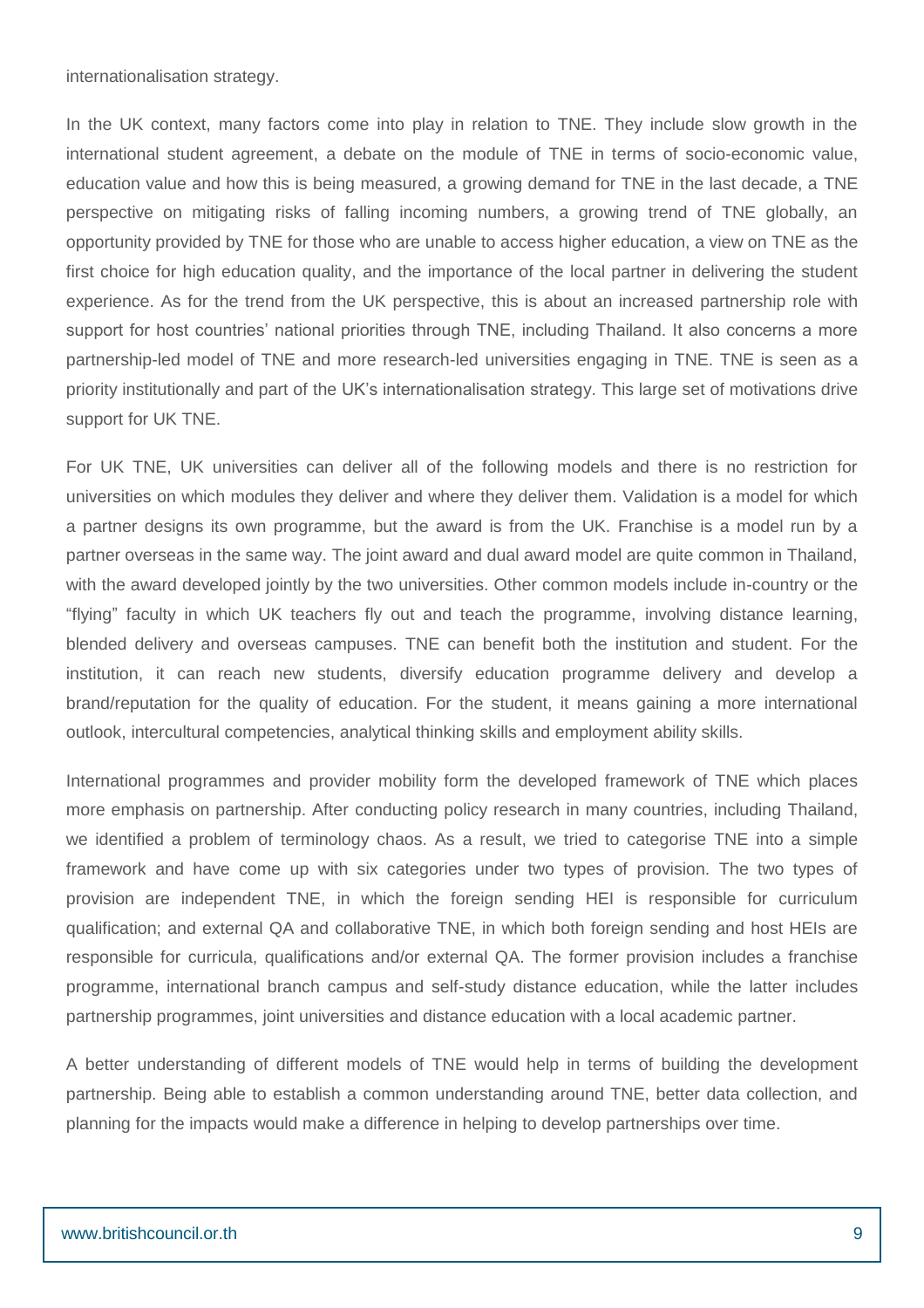# **SESSION 3: PRESENTATION (10.00 – 10.40 HRS)**

**3.1. Presentation of "Strengthening and sustaining partnerships – a collaboration that sprung from research partnership into a joint degree"**

Prof. Steven W Edwards, Principal Fellow of the Higher Education Academy, University of Liverpool



*Highlighting the key approach for partnerships by Prof. Steven W Edwards*

### **Partnership as a Key Approach in Liverpool**

The question of why is much more important than the question of how or the process of developing TNE partnerships. At the University of Liverpool, partnership is the key approach and important for research as well as benefitting students and many of its international partners. The university has an extensive network of research-led partnerships such as Xi'an Jiaotong-Liverpool University in China with 12,000 students a year and partnerships in online study programmes with 10,000 online students. With the intertwined link between research and teaching, students can benefit from research collaboration, resulting in more than 8,000 research publications.

### **Experience in Thailand**

TNE partnerships and collaboration between the University of Liverpool and Thai universities are processes that have gradually expanded. Through the invitation of one Thai PhD student, several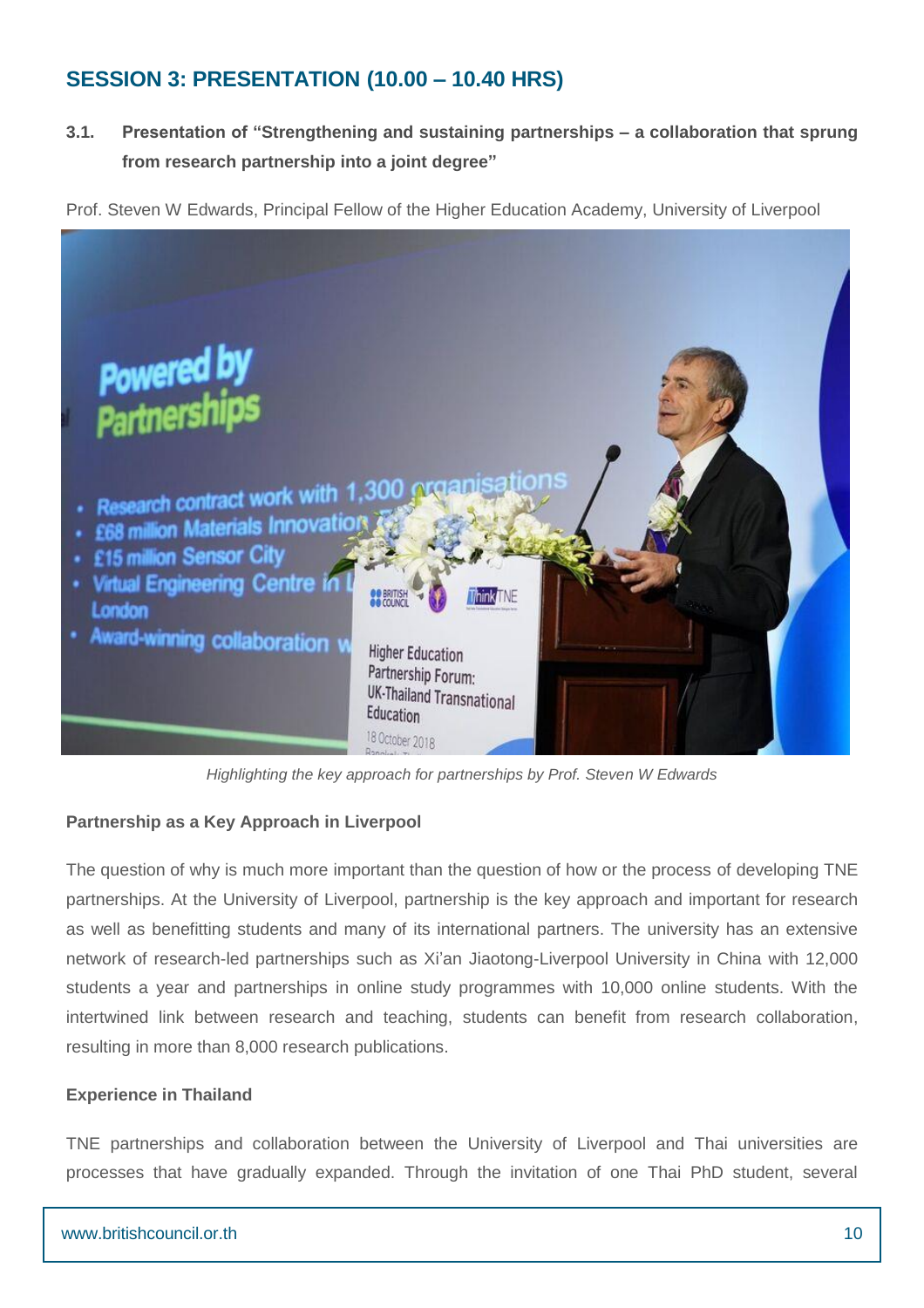universities visited in 2008 and 2009 to explore such collaboration. The advantages of TNE in Thailand include the fantastic facilities for environmental and ecological studies and many shared research interests such as human diseases, infectious diseases, etc. The partnerships provide an opportunity for both students and staff through exchanges and research collaboration. They started with a joint biotechnological research project that saw students from Liverpool working alongside researchers in Thailand on the application of research in the food production industry. This later expanded to include partnerships with different universities, such as the jointly funded PhD programme with Mahidol University and the signing of an MoU with Chulalongkorn University. The partnership with Chulalongkorn University has continued to expand; going from a joint PhD programme in Biotechnology and Biomedical Science to a Dual PhD in Biotechnology and Bio-informatics.

### **Mutual Benefits and Deep Partnerships**

TNE can create many mutual benefits for different parties. The significant benefits for Liverpool students coming to Thailand include the good facilities and resources in environment and food production. The students also have an opportunity to build new friendships, develop cultural awareness and employability skills as well as overcoming the challenges of working abroad. The staff can also benefit from skill exchanges and research collaboration. There are opportunities for developing collaborative research projects such as Grand Challenge Research Funding, where international partners are required to work together on addressing global issues through research, Newton Funding and more. There are also a lot of publications as a result of international partnerships. The partnership between the University of Liverpool and Chulalongkorn University is called a "deep partnership", under which both parties can enjoy mutual benefits and look to the future.

In summary, to strengthen and sustain TNE partnerships, we need to consider the mutual strengths and opportunities of partners, to think of wider benefits beyond the programme itself (e.g. institutions and wider society) and develop partnerships that give broader benefits to staff and students.

### *"Think broadly, think of mutual benefits and there will be more chance of success!"*

### Q & A

### **Q:** Are there any challenges?

**A:** Yes, there will be challenges such as financial issues, administrative issues and language issues. These will be discussed further in the next session.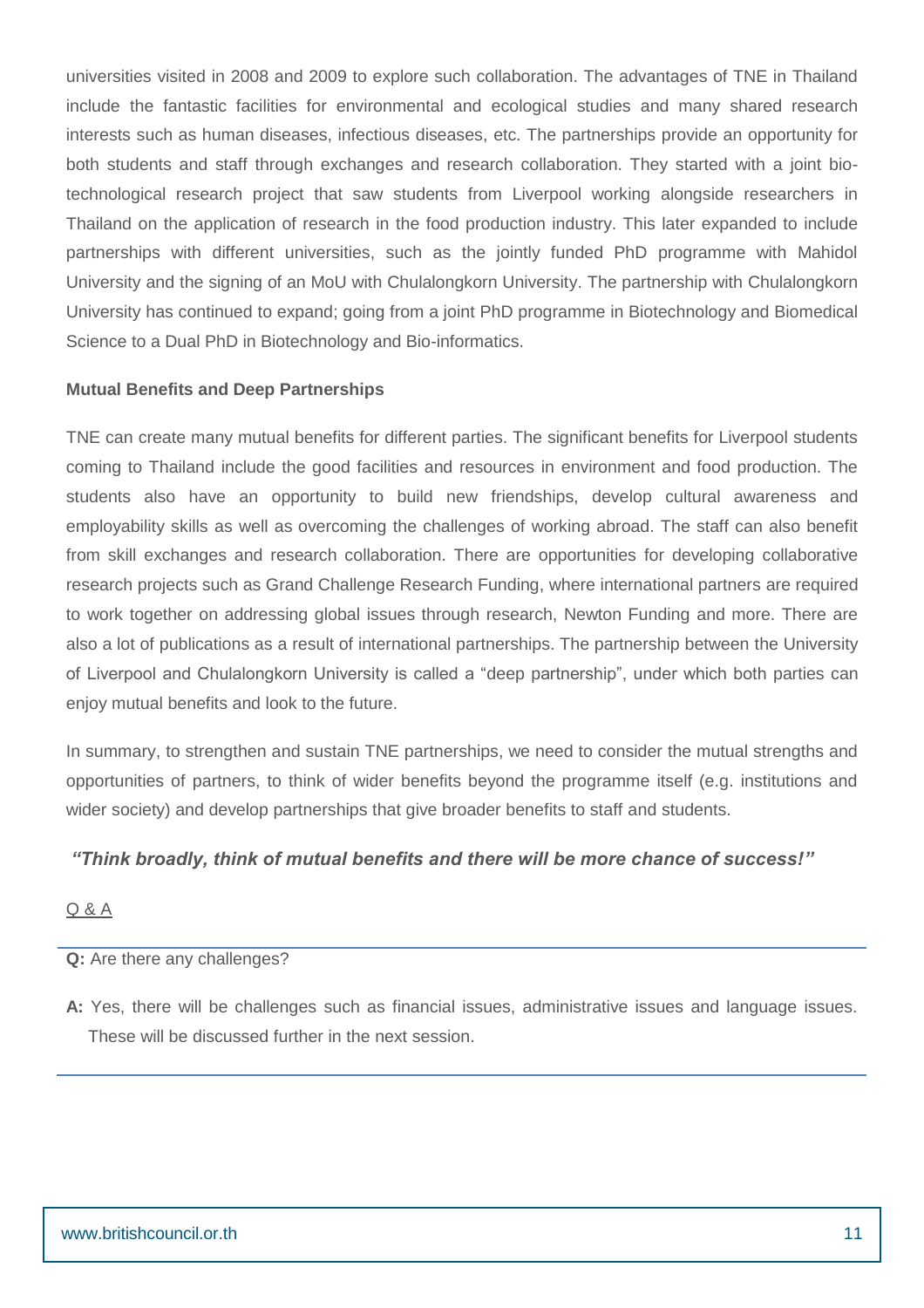- **Q:** What would you suggest for a small local university thinking about mutual benefits with an international university?
- **A:** If you want to develop a new programme, for example, to address Thailand 4.0, you need to think about the quality and number of staff you have. Firstly, you can see if the universities in Thailand can help and collaborate with you to achieve your goal or not. If not, and if you have contacts with universities in, say, the UK or US, you need to find the right partner with whom you can share visions and expertise.
- **Q:** What is your criteria for selecting partners?
- **A:** The key questions are "Why do we need to do it? What do we gain from it?" You need to think about what you need to achieve from it and must have a vision first. Then try to see where the gaps are and why you need to get the new partners. It takes a long time to consider and approve TNE partnerships. But once you have been successful in building one partnership, it will be easier to build the next.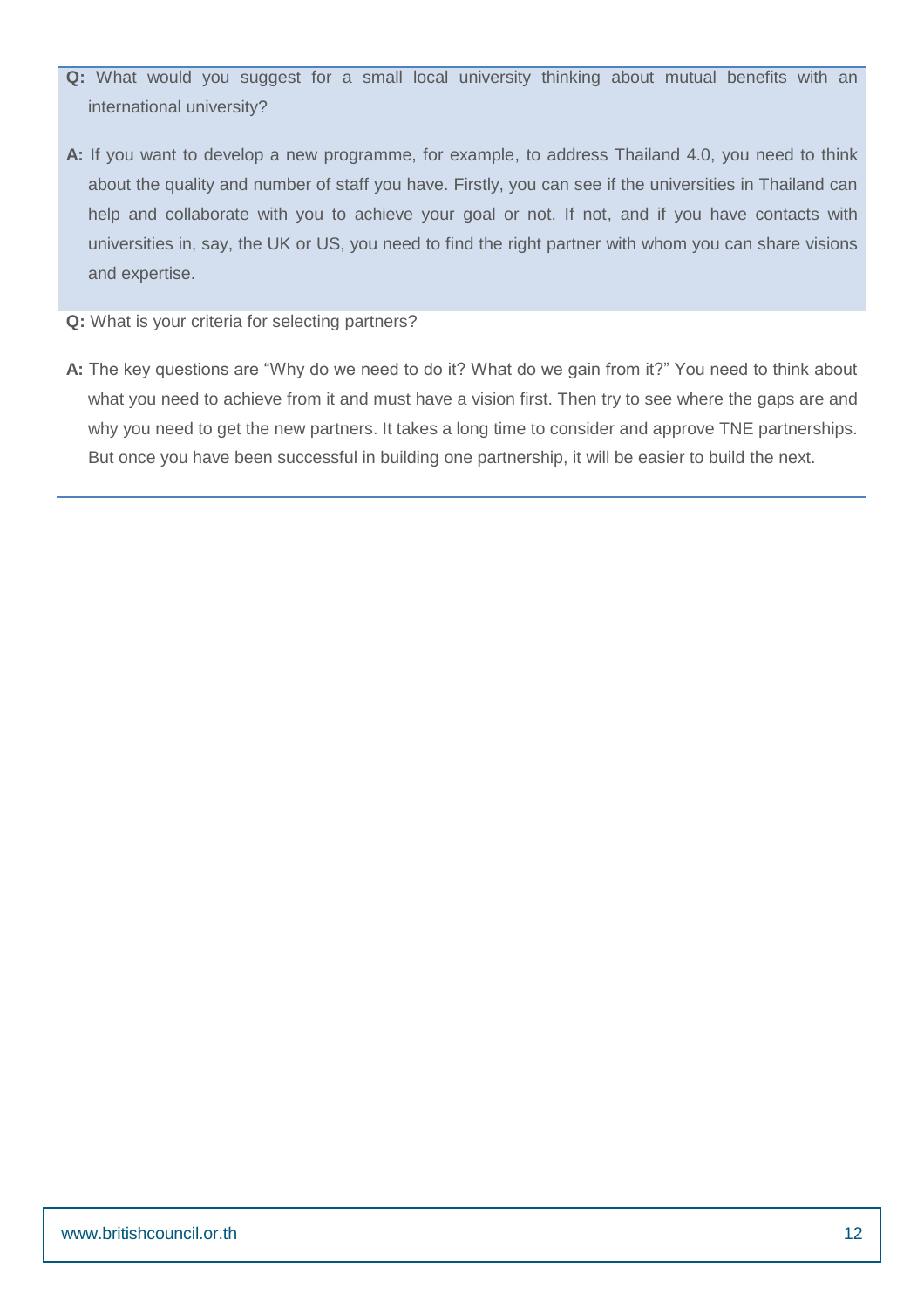# **3.2. Presentation on "Key success factors in international higher education collaboration — a case study of the TNE programme for Thai studies"**

Dr Nitinant Wisaweisuan, Dean, Pridi Banomyong International College, Thammasat University *Internationalisation at Thammasat University* 



*Key success factors introduced by Dr Nitinant Wisaweisuan*

Thammasat University has a number of university-to-university partnerships including 99 international curricula and more than 300 MoUs with 40 countries, covering research exchanges, faculty exchanges and student exchanges. Internationalisation at Thammasat University started back in 1969 when the USbased Rockefeller Foundation supported capacity development and further studies for faculty members of the Faculty of Economics. Later, some partnerships developed into international and dual degree programmes, for example, a dual degree programme in Engineering with Nottingham University and a joint master's degree in Thai studies with the SOAS.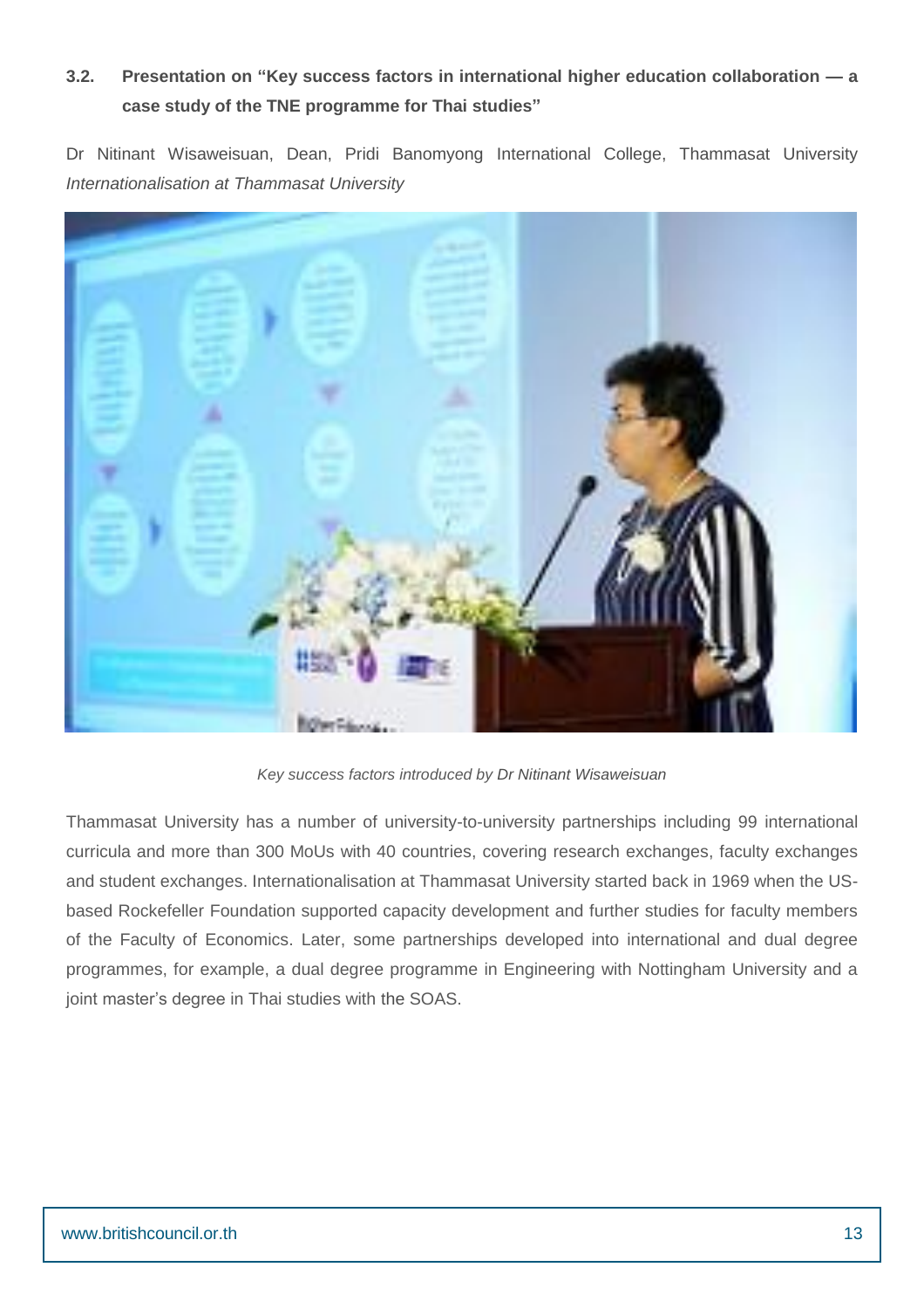### *Key Success Factors in International Collaboration*

Six key success factors have been identified for international higher education collaboration.



*Key Success Factors in International Collaboration*

**1) Establishment of the Partnership**. There are several aspects to consider in terms of establishing the partnership. Firstly, we need an institutional mechanism such as a well-defined vision and mission for the university as well as leadership support. Secondly, we need to have long-term commitment, understanding, trust and mutual benefit. Mutual benefit is the key element to success. International education is not a zero-sum game, it must be a win-win game and offer long-term gains. It involves a long-term investment and commitment, and with trust and understanding, mutual benefits will be derived. Thirdly, strengthening an existing partnership can create a new collaboration. We need also to think about collaboration beyond universities such as with industries, alumni, government agencies and the diplomatic community.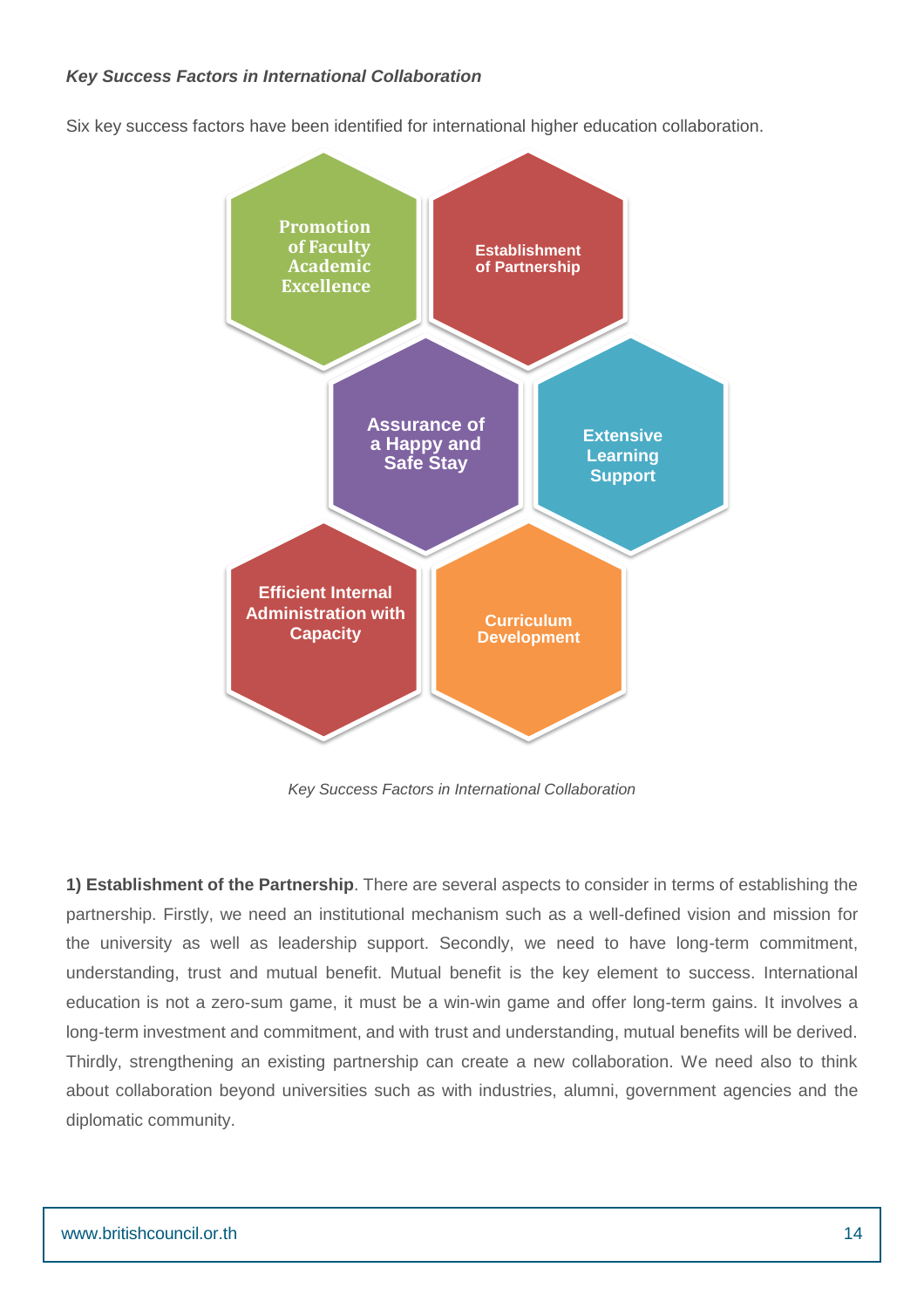**2) Assurance of a Happy and Safe Stay**. We need to provide the necessary information and support for students and staff to ensure their safety during the exchanges.

**3) Curriculum Development.** Firstly, we need to think about admission strategies for identifying potential students such as Pridi Banomyong International College Academy where talented high-school students recognised as having potential are recruited for the programme. Secondly, development of quality assurance is required for outcome-based learning. Thirdly, the credit transfer system has to be flexible enough because we can never find completely identical subjects in two institutions. There needs to be room for equivalency of two subjects. Finally, the curriculum development must give sufficient room for learning in the different subjects and context.

**4) Promotion of Faculty Academic Excellence**. As teachers are the bottleneck of education, we need to design an ecosystem or environment for promoting interaction, communication and participation among professors, faculty members and visiting scholars.

**5) Extensive Learning Support** to help students and give them a better chance of learning.

**6) Efficient Internal Administration with Capacity Building**. Human resource development for supporting staff is the most critical element in helping the international programme to become successful.

### *Success in PBIC-SOAS Collaboration*

Pridi Banomyong International College (PBIC) has developed a dual degree programme in Thai studies with the SOAS, and the core-competency approach is used to bring out the maximum mutual benefits from the curricula of both universities through the strengths of extensive public-private partnerships and high capacity of the faculties for research in various specialised areas. The programme aims to educate good global citizens with knowledge and understanding of diversity, analytical thinking, intercultural communication skills, and adaptive capacity to solve real-life problems. The key concept of this programme is to try to move from knowledge transfer and knowledge exchange to knowledge for change. However, the key challenge is that this programme needs to seriously think about how to link with the local community and benefit it.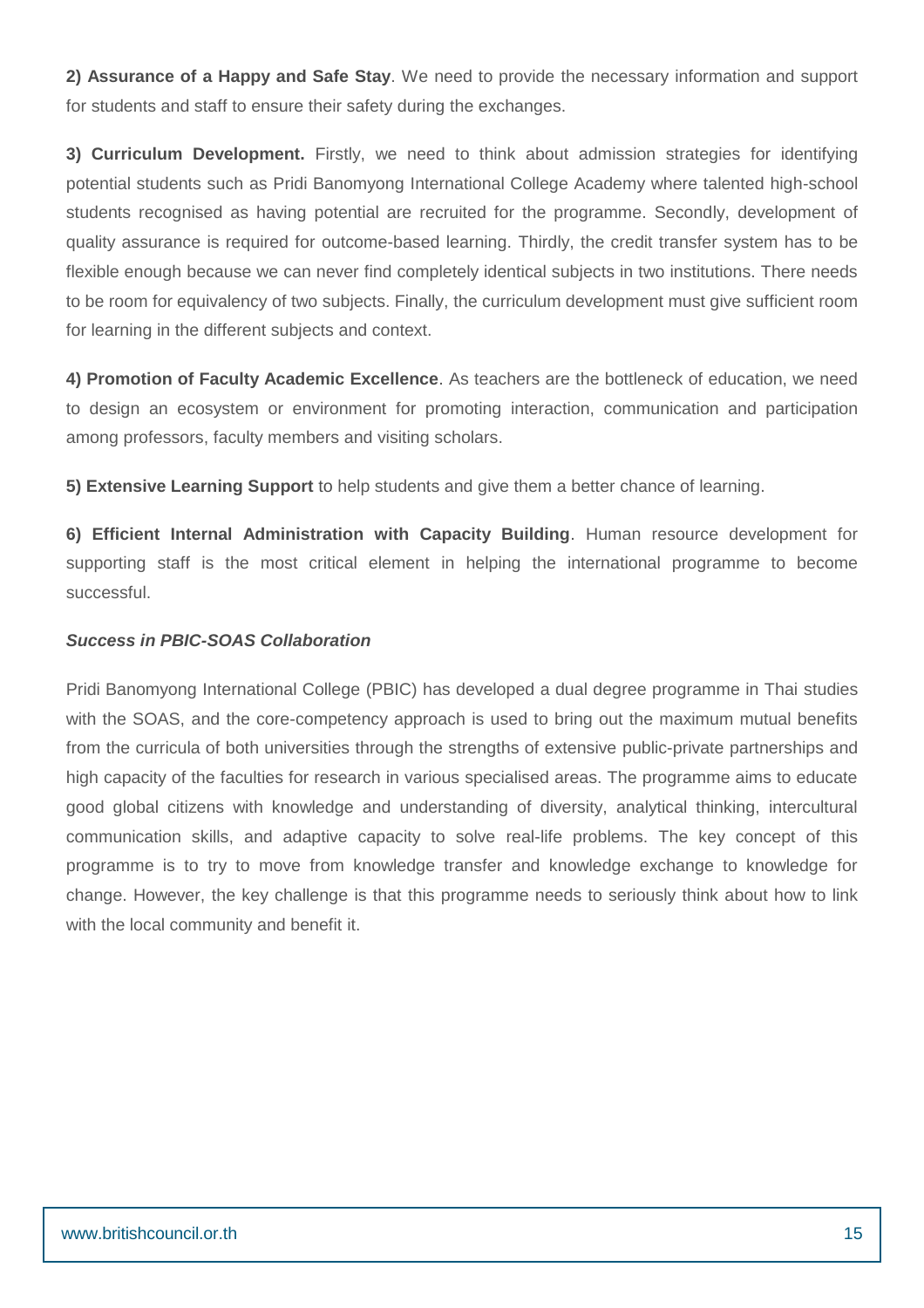# **SESSION 4: PANEL DISCUSSION**

# **TACKLING COMMON ISSUES IN TNE DEVELOPMENT (09.15 – 10.00 HRS)**



*The panellists discussed four common issues in TNE development: the double degree programme, English proficiency, tuition fees and scholarships, and credit transfer.*

### Question 1: What are the key challenges to the process of double degree programme development?

### **Prof. Steven W Edwards**

The first challenges in setting up a partnership are that the procedures must be in good stead for developing a partnership. We need to think about both universities where many questions are raised before the process starts. These questions include the reputation of the university we work with, facilities they have, whether they can deliver a programme based on UK standards, safety of staff and students, as well as other risks involved in the process such as financial and budget issues. This process can take quite some time. Then, we need to consider the advantages, benefits, needs and risks as well as solutions to those risks to ensure that the programme we are developing meets real market demand and can be developed further.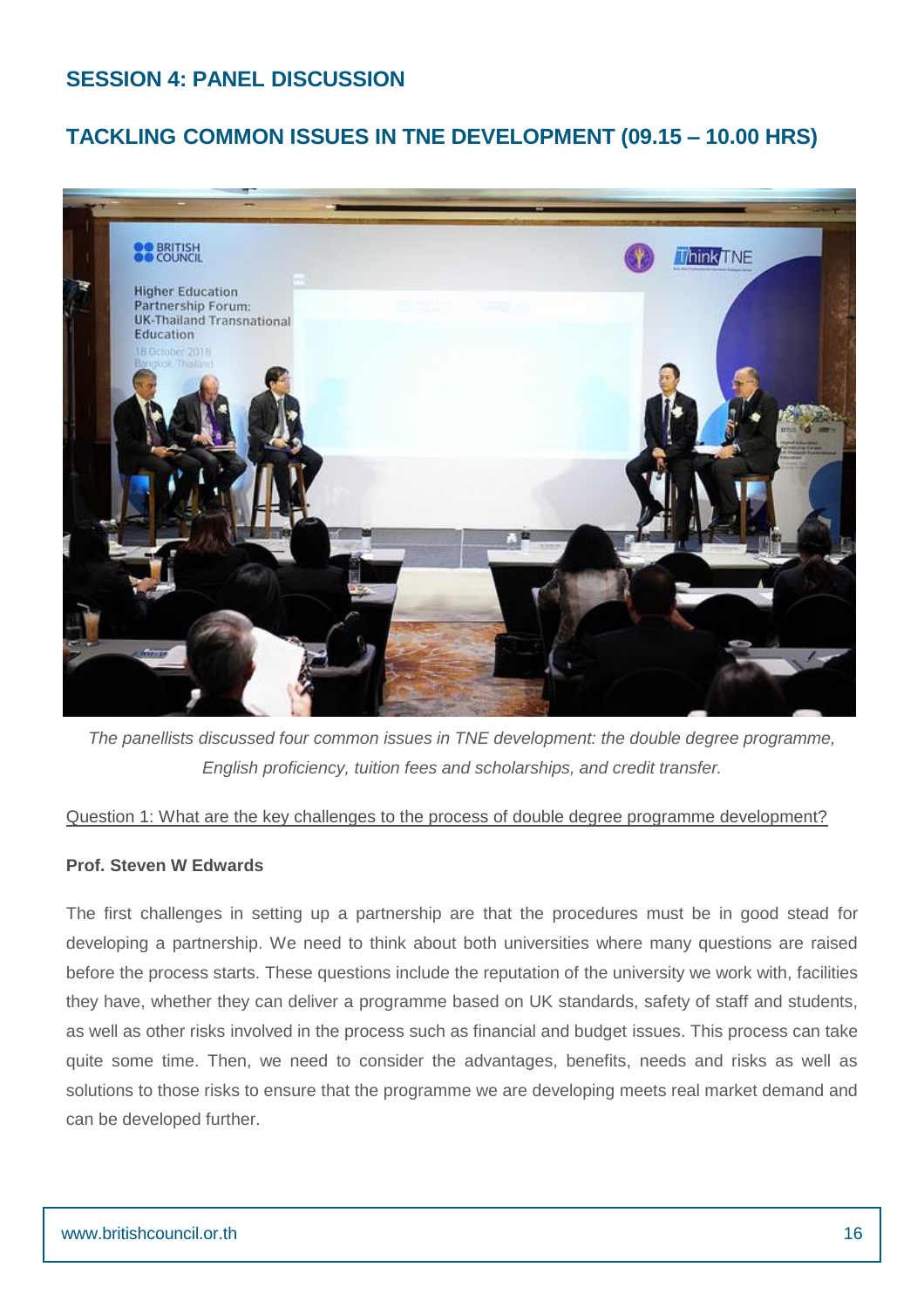### **Jon Pike**

Challenges can emerge even before the process of discussion begins such as finding the right people to talk to within the partner institution. Knowing the right people to talk to could help bring universities together, provide opportunities to develop understanding of the processes Steven talked about, finding complementary curricula as well as a credit transfer system that will work, and identifying the market demand level that may exist. These factors all have to fit into the university's strategy and should be considered in the early stages of collaboration.

### **Dr Sarawut Jansuwan**

From my experience in logistics studies, the challenge of developing a double degree programme is that not many people know about TNE and the courses it provides. In addition, programmes on logistics management in Thailand have a low number of students. However, logistics are becoming more important, as can be seen from the introduction of a new "S-curve scheme" under which the government places logistics as one of its key subjects. The scheme provides the opportunity for people graduating from logistic programmes to work abroad or in multinational companies and various kinds of industries, and it is worth working on the programme with partners abroad and particularly in the UK, where there are many specialists and experts in this field. However, as both Steven and Jon have said, we need to prepare how to work together.

### **Assoc. Prof. Dr –Ing. Thira Jearsiripongkul**

The Faculty of Engineering at Thammasat University has previously faced the challenges mentioned by the panellists. We spent two years matching the curricula and looking at ways to maintain standards. Our problem is language. However, in the past few years, we no longer have these problems, as we have introduced a system to improve the scheme.

### Questions 2: How do you tackle the issue of credit transfer?

### **Jon Pike**

In the UK, we give out different maximum credits at master level. At the bachelor level, we also have a variation in the number of credits per module or what other people may call a course or subject. It is important to work carefully with your partner to determine the potential for a double degree programme.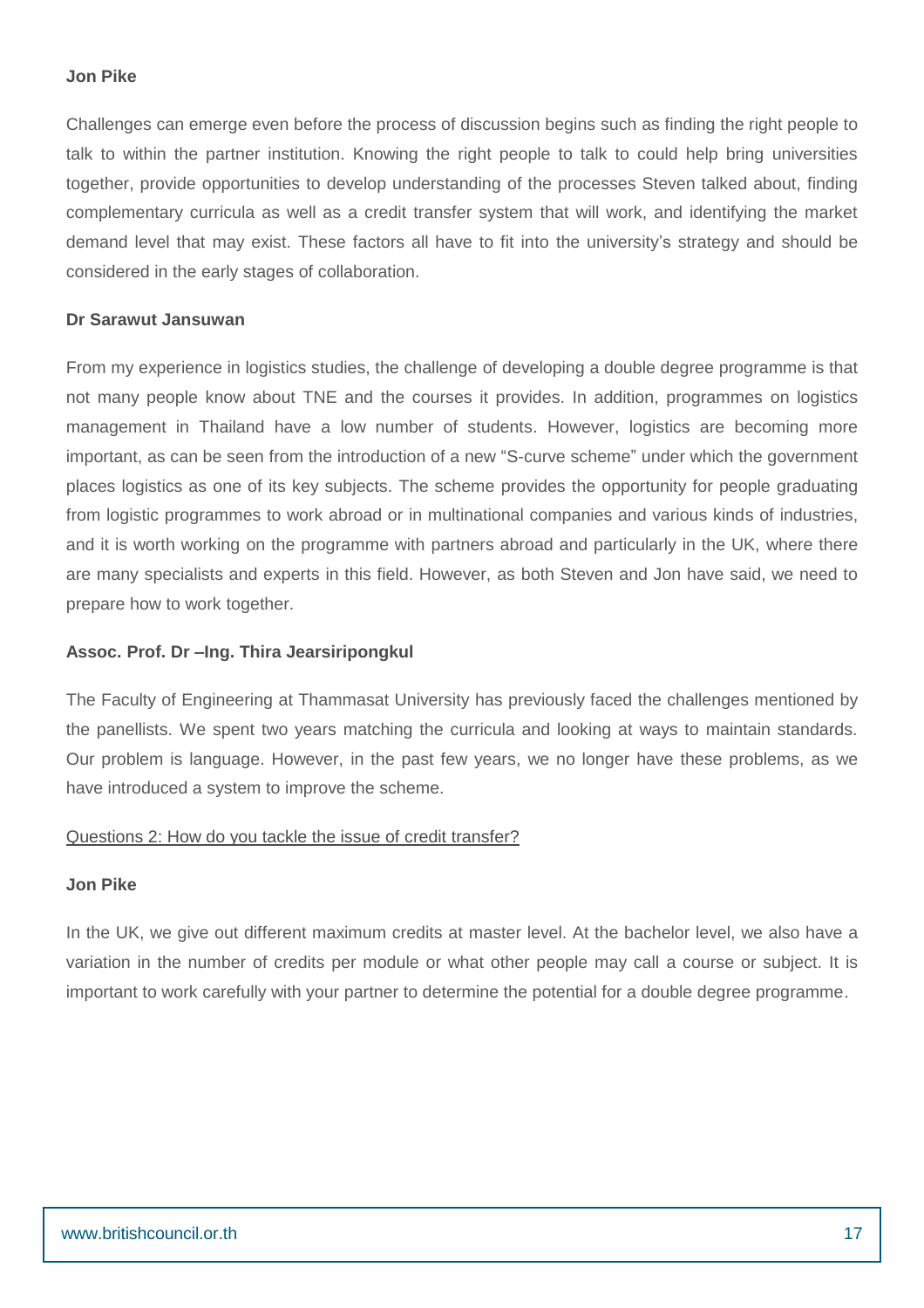### **Assoc. Prof. Dr –Ing. Thira Jearsiripongkul**

The number of years in which students are requested to finish their bachelor's degree is different between the University of Nottingham and Thammasat. As students at Nottingham have to take an A level course for three years, Thammasat students who have finished their second year of study will not be put into the third year at Nottingham when they go to study there. Proper matching of curricula and credits between universities is therefore important.

### **Prof. Steven W Edwards**

Credit transfer is less problematic at the bachelor level. This is because, under the 2+2 programmes, students spend two years at their home university and two years at Liverpool. Since students have already obtained two years, we don't have to transfer any credit as this is stated in the degree classification. However, if students stay at their home institution for the entire period then we need to look at the credit, provide the equivalent and undertake the mapping process.

It is important to consider that each country's credit system will be different. The key, therefore, is flexibility and a can-do attitude to make it work. We also need to bear in mind that a UK degree requires a minimum number of credits to get the award, so students sometimes have to take more credits than they actually need to satisfy the requirement. At the postgraduate level, it is sometimes more difficult to deal with credit transfer, but here again, we need to have a can-do attitude. In addition, it is important that students match the learning outcome.

### **Dr Sarawut Jansuwan**

We also operate a 1+1 programme; one year in Thailand and one year in the UK. However, here too, we face differences in the credit system. For example, one credit in the UK is equal to ten hours which includes lectures and self-studying. Therefore, we need to prepare mapping and be flexible enough in matching the course and credits, as mentioned by Steven. It is also important that we match the expected learning outcome with that of the programme.

# Question 3: As it is more expensive to study in the UK, how can institutions overcome the barriers faced by students who face the financial difficulty of studying in the UK?

### **Assoc. Prof. Dr –Ing. Thira Jearsiripongkul**

The tuition fees at the University of Nottingham are about ten times higher than those at Thammasat and tuition fees at UK universities go up every year. Because we have partnered with the University of Nottingham for almost 20 years, all our students who go on to study at Nottingham receive a 25% discount on tuition fees and 15% above that if they are top students. These scholarships are all awarded from the University of Nottingham.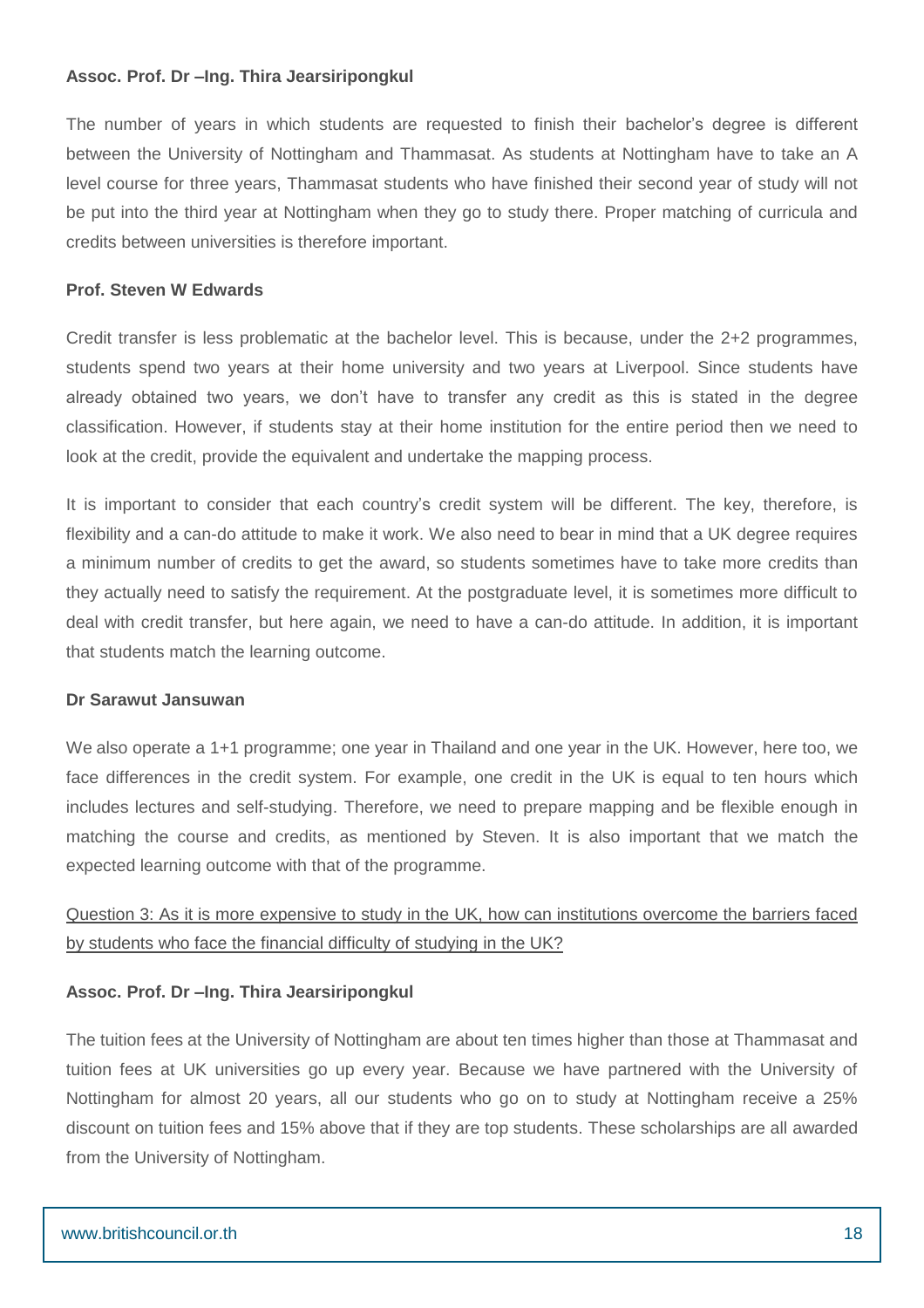### **Prof. Steven W Edwards**

The reason we decided to partner with Chulalongkorn University in 2010 was because we knew students from Liverpool would go to study there either for six weeks, one year or perhaps more. As the development of the Chula programme reconciled with our development of the integrated master programme, it gave us flexibility in terms of how we could teach students in the final year. The selling point of our programme is that it allows students to come here and take part in research while working on their degree. And key to that is while the students are here, they are working on the Liverpool module which is assessed by Liverpool. So, we are able to negotiate with our administrators and convince them that we gain much benefit from our outgoing students in terms of the credit that will be transferred and for which we are not being charged by Chula in the same way as from Chula to Liverpool on the basis of equivalence. However, Chula students can also get scholarships from other institutions, for example, the Jubilee awards. Still, setting up an arrangement to offer tuition fees exemption or exceptions for student exchange remains difficult, as it is based on the evidence that Liverpool will gain benefit from outgoing students.

### **Jon Pike**

The main question being debated is why the university should give out money. For me, what is the point of having a partner unless you have some special arrangement/relationship? It depends on the vision and strategies of your institution, especially from the top. If the executives do not see it as worthwhile, then we are in trouble. One of the other things is the differential in fees between here and there, and the fact that the fees go up every year. As a result, the gap is getting wider and bridging that gap is becoming a bigger issue than in previous years. Universities are also facing increasing pressure to show what they get in return and the international market is regarded as having a vision of subsidising domestic professionals. These are facts that will not change in the near future.

### **Dr Sarawut Jansuwan**

These tuition fees and scholarships are what we need to talk about with our partner. In our case, both universities agreed to apply a combined discount. To elaborate, while students in the past had to pay full fees to get one degree, now they get two degrees for the same price.

# Question 4: As English proficiency is one of the most important barriers, what do we need to do to create an incentive for students to come into the programme and how can we develop this skill?

### **Prof. Steven W Edwards**

With our partner university in China, we realised that this was going to be an issue. It is the issue of how to get a large number of students who still need to get qualifications to come and study in the UK. The quality of English is not only set by the university but also the UK government as a step towards allowing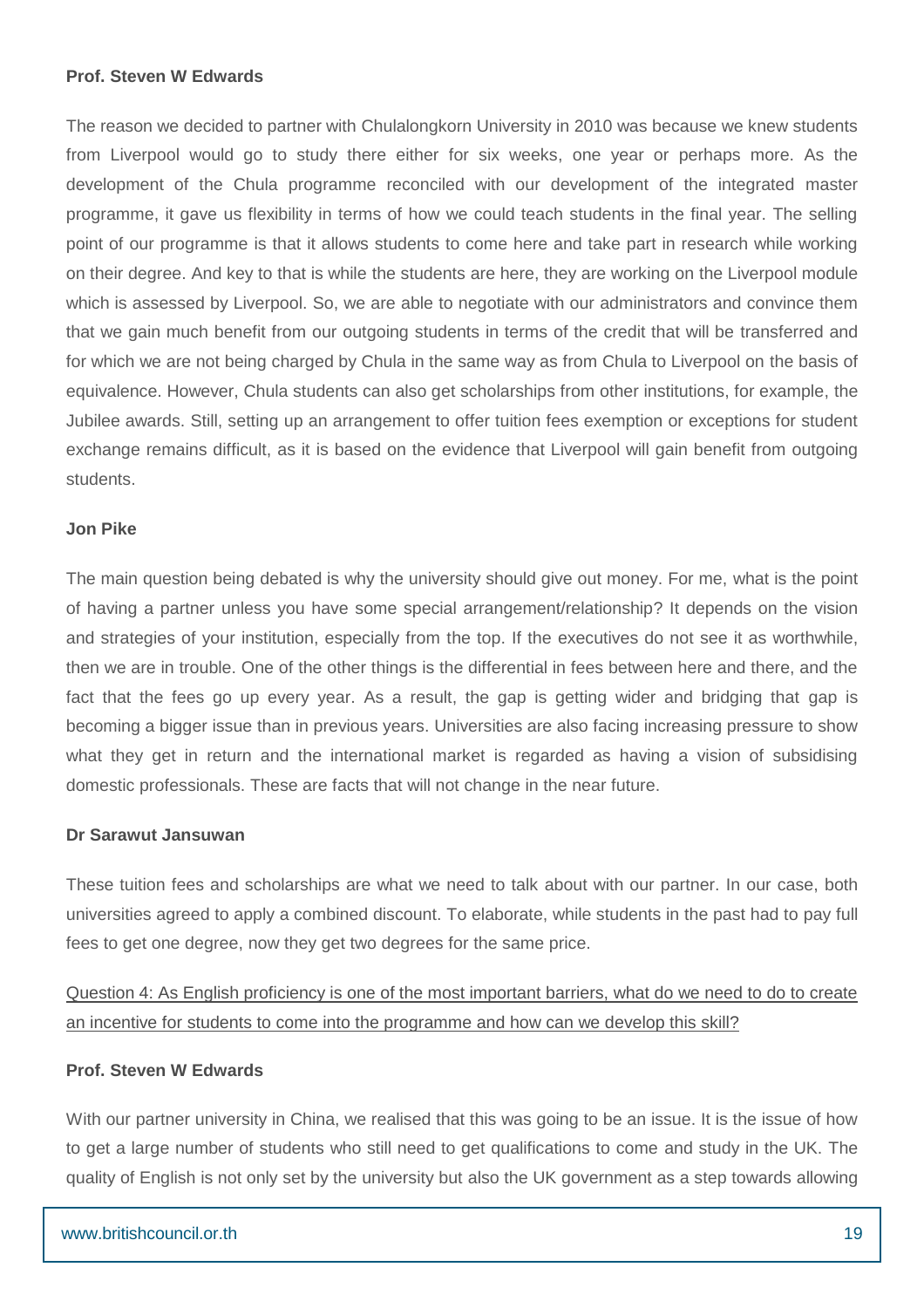students to get visas to come into the country. What we did in China was to list English as part of the curriculum. Students are requested to pass a module in English. From my experience with English teaching or training in Thailand, it is up to students to find that outside their courses. Therefore, you might need to think about having English as part of the curriculum or utilising an English agency with the necessary expertise and flexibility in Thailand.

### **Jon Pike**

For me, getting an IELTS is a starting point. I believe that there is a hole in the market where students are just focusing on IELTS. I think students should also be subject to a special course to learn about England as well as the language to prepare them before they arrive in the UK.

### **Dr Sarawut Jansuwan**

It is important to set a minimum level for IELTS as students have to use English in their studies and daily life when they arrive in the UK. However, we may need to set it a little lower, though not too low, in order to first attract a higher number of students. Students can then learn more when they have free time in the first semester. We can use the resources of our university such as the language and communication schools, both of which have teachers who are keen on English to develop student English skills.

### **Assoc. Prof. Dr –Ing. Thira Jearsiripongkul**

We encourage students to improve their English by establishing an English course during the first two years.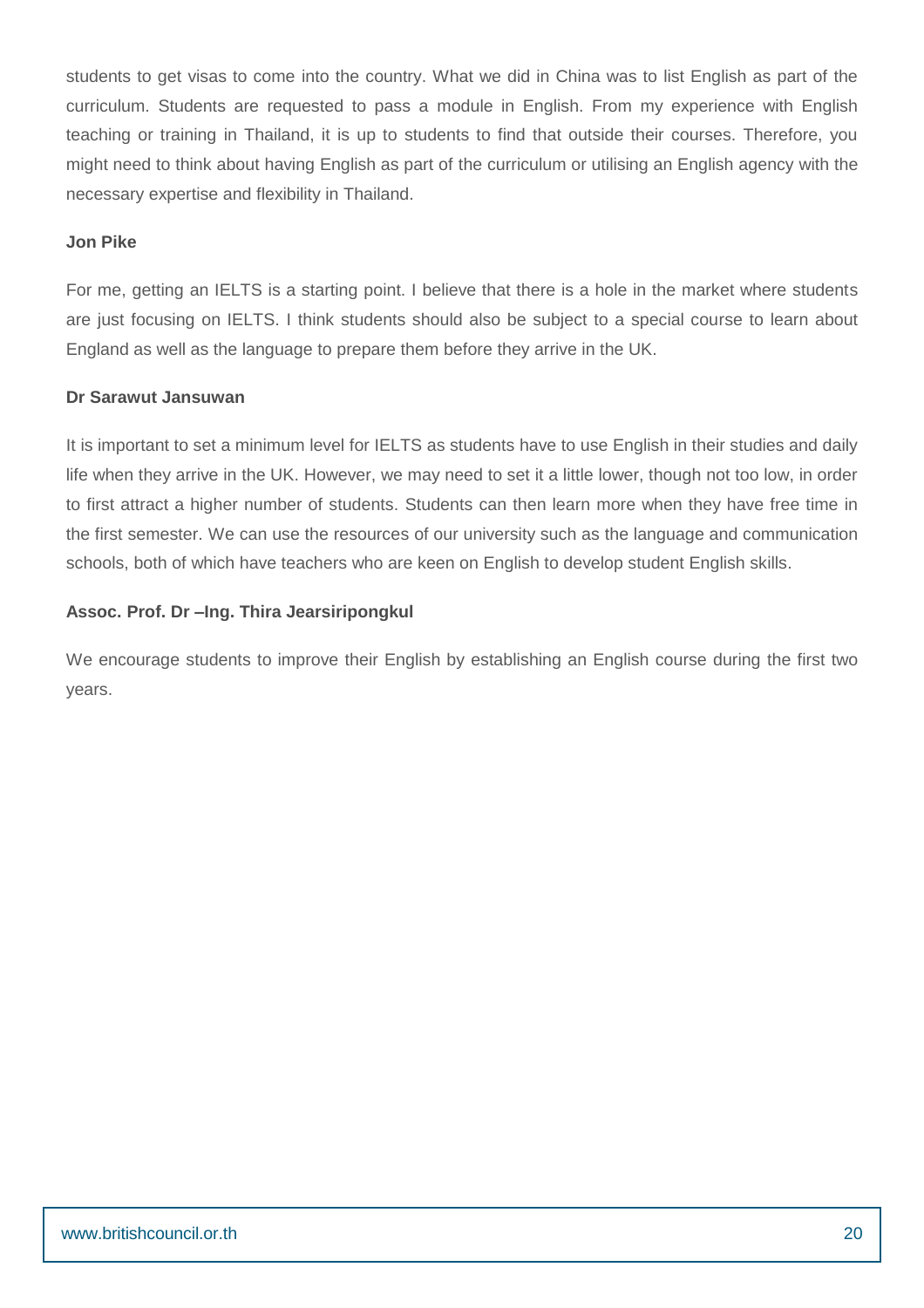# **SESSION 5: PRESENTATION SESSION**

# **HIGHER EDUCATION PARTNERSHIP: LOOKING INTO THE FUTURE (11.40 – 12.30 HRS)**

### **5.1. Branch campus: the case of the University of Nottingham**

Diane Chee, Chief Marketing Officer, University of Nottingham



*Learning from the case of the University of Nottingham*

### *Background of University of Nottingham Malaysia*

The University of Nottingham (UoN) has been in operation for more than 200 years with three different campuses in the UK, Malaysia and China. The University of Nottingham Malaysia was founded 18 years' ago and has 5,000 students consisting of 85 nationalities. At the government's invitation and in line with the 2020 Vision for Malaysia as an educational hub, as well as a strong vision of university leadership in terms of internationalisation, the UoN set up the Malaysia campus to provide opportunities for students to have an affordable quality education (£7,000–10,000 per year), and create UK style education as well as the Nottingham experience for students.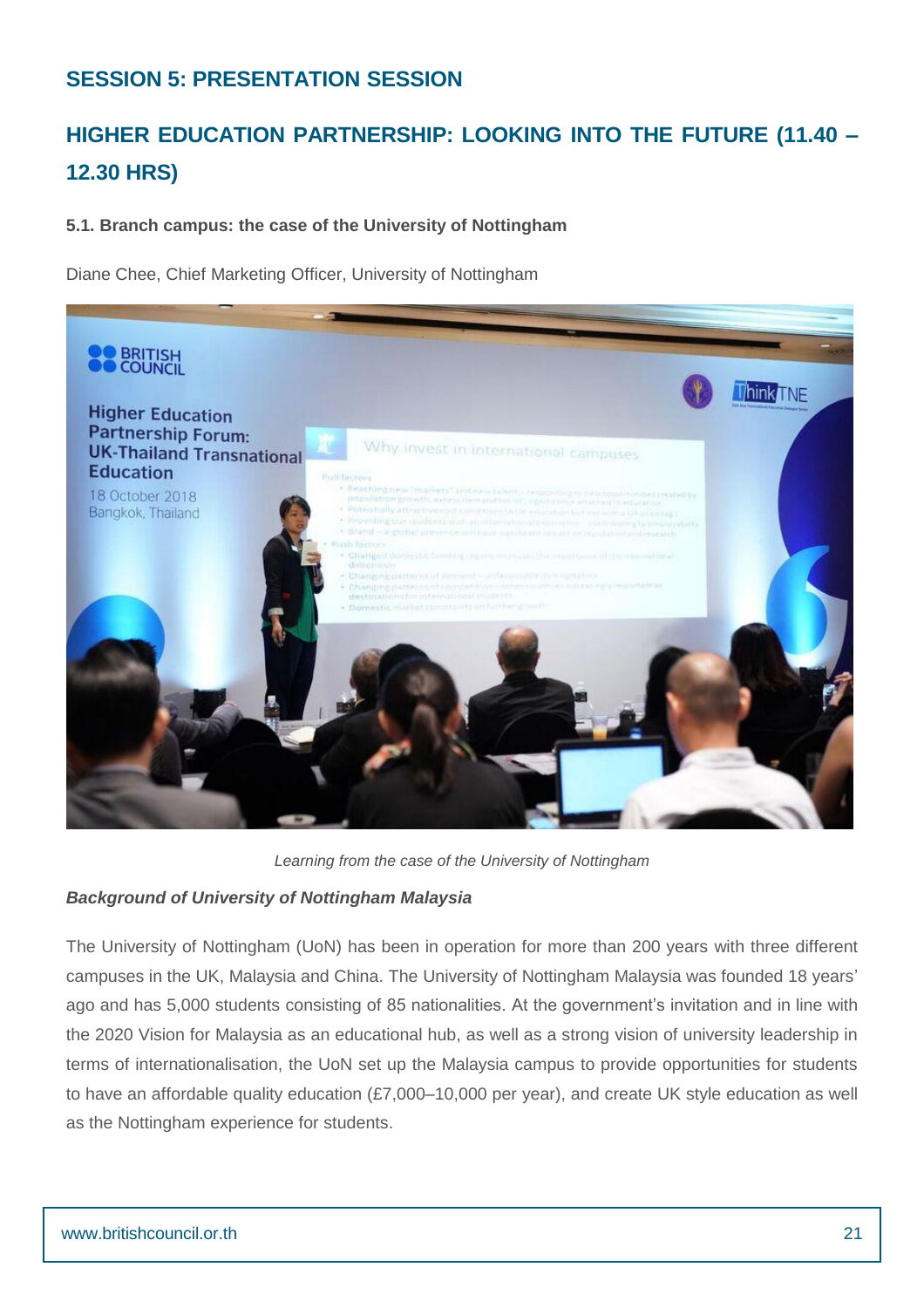### *Unique Position and Research Experience*

Research is also a priority for the UoN Malaysia. With its unique position as a UK university based in Malaysia, the UoN Malaysia has been able to develop several interesting research initiatives. For example, Crops for the Future Research Centre, supported by the Malaysian government and with EU funding, has conducted a series of research studies into unutilised and resilient crops in Malaysia and other parts of the world, including Africa, in order to tackle global concerns about food security. The university has also worked with the World Bank and the Bangladeshi government to train about 8,000 teachers and policymakers in Bangladesh in order to fill the 2,700 government vacancies.

With its different strengths and locations, the university also encourages internal collaboration and exchanges among the three campuses. The UoN has student exchange programmes between the different campuses and organises the Tri-campus Mini Olympic Games to promote cultural sensitivity and help students experience different cultural settings without paying any additional tuition fees.

### *Challenges*

One of the biggest challenges faced by the UoN Malaysia is that it needs to operate according to the regulations of both Malaysia and the UK, and these might well conflict. Therefore, the university needs to adapt to the context and find a balance through conversation and negotiation. Today, due to the growing number of TNE institutions in Malaysia, they have more bargaining power to negotiate with the government on regulation compliance.

### Q&A

**Q:** Do you have any suggestions for the Thai government regarding key challenges on regulations?

**A:** The question to ask is why you need it? Priority is important — to increase student numbers or expand research. TNE operates outside ordinary norms. Once we have a vision for TNE, we need good supporting staff who share the same vision. We need to speak with everyone across the entire university in order to engage in TNE.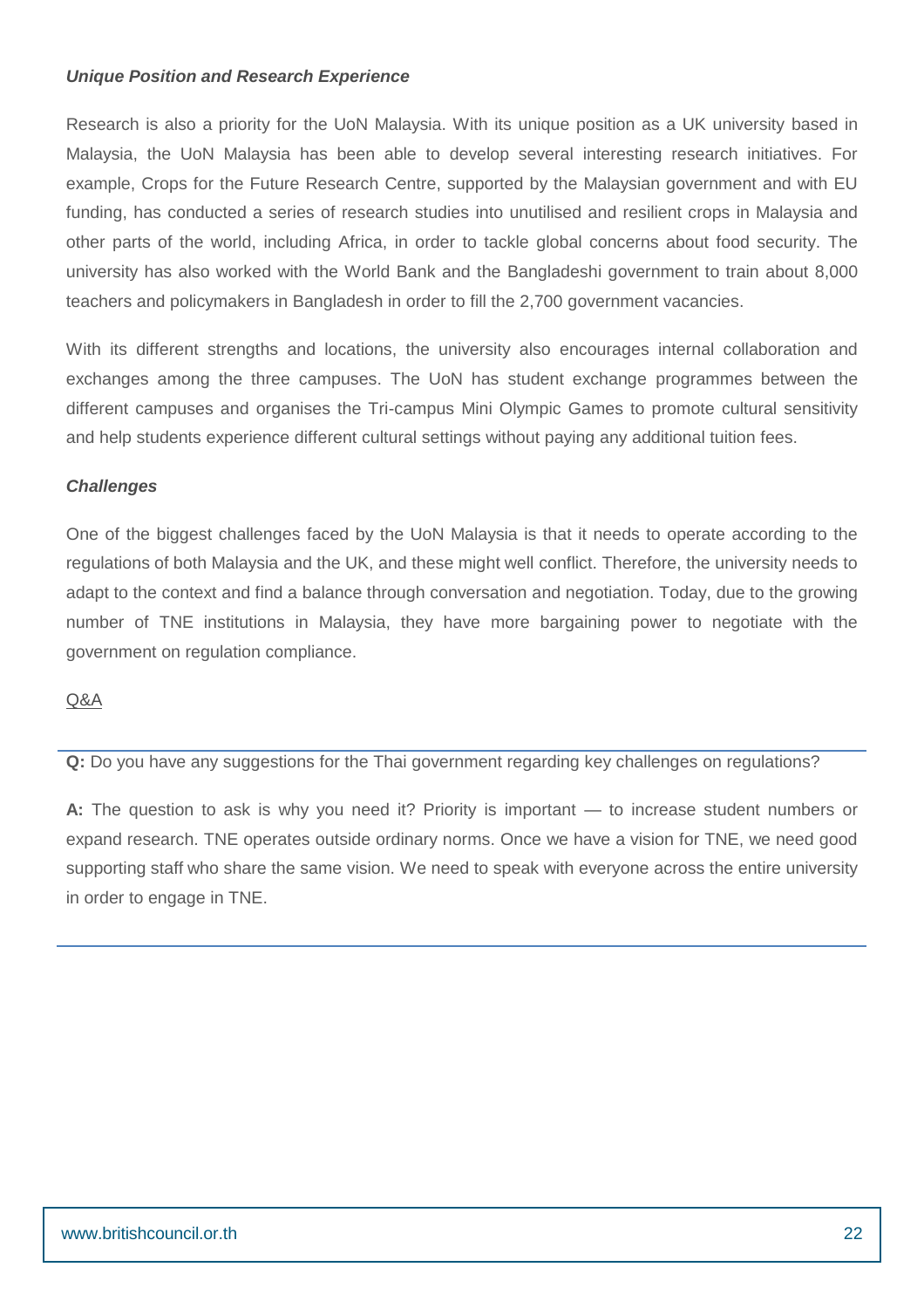### **5.2. Why institutions choose to develop a TNE degree programme and their future aspirations**

5.2.1 Dr Kanin Salao, Faculty of Medicine, Khon Kaen Univeristy



*Hearing from Khon Kaen University about their future aspirations in TNE development*

The Faculty of Medicine, Khon Kaen University developed its TNE partnership with the University of Manchester in late 2017. One of the first questions we had to think about was "Why do we have to do TNE and what do we need to do to start up the TNE programme?" In terms of motivation, the university wanted to go for internationalisation, to produce graduates capable of working overseas, to attract more students from neighbouring countries (e.g. Laos, Myanmar and Cambodia) and promote the university's ranking. Therefore, we needed to identify a partner who could support us to achieve such goals and the University of Manchester, which ranks 44th, was identified.

The university also needs to look at both its own strengths and those of potential partners to fill the gaps. In the case of Khon Kaen University, its strengths are specimen richness and biodiversity in its area, fieldwork, a strong community and outreach programme. It looks for complementarity such as international reputation/recognition, quality in curriculum, cutting-edge technologies and twenty-firstcentury skills (e.g. multi-nationality, communication, interactive learning and innovation) from its international partners.

The TNE programme at the Faculty of Medicine, Khon Kaen University started with research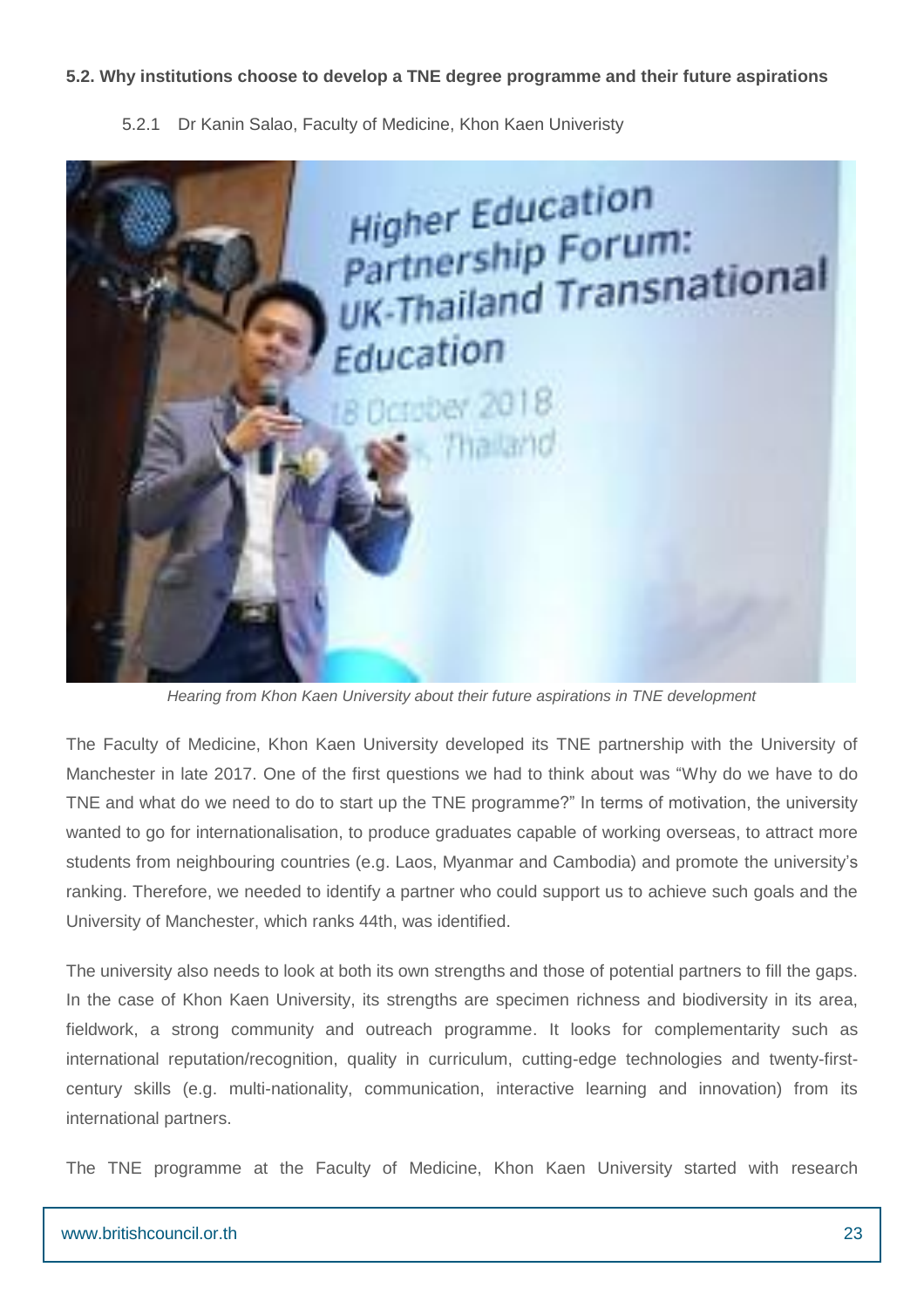collaboration on PhD programmes and later expanded to the Dual PhD Programme. The aspiration is to produce graduates with professional skills, who fit well with the medical hub strategy set out in Thailand 4.0. Despite being in the early stages of its TNE programme, some challenges have arisen, such as questions regarding the sustainability of the programme, discrepancy in tuition fees between Thailand and UK, and the competence of students and staff, especially in English competence.

5.2.2 Jon Pike, Director of Internationalisation, Westminster Business School, University of **Westminster** 



*The director presenting how the University of Westminster develops its TNE strategy*

### *The Changing Context of International Higher Education*

The changing context is the main driving factor for the University of Westminster (UoW) in developing its TNE strategy. UoW has been attracting Thai students for the past two decades, especially in marketing and international business. However, growing competition in the higher education sector, leading to a decrease in the enrolment of students from Thailand, has made the university adapt its international strategy to explore and develop partnerships in various geographical targets including Thailand under the previous leadership of the university.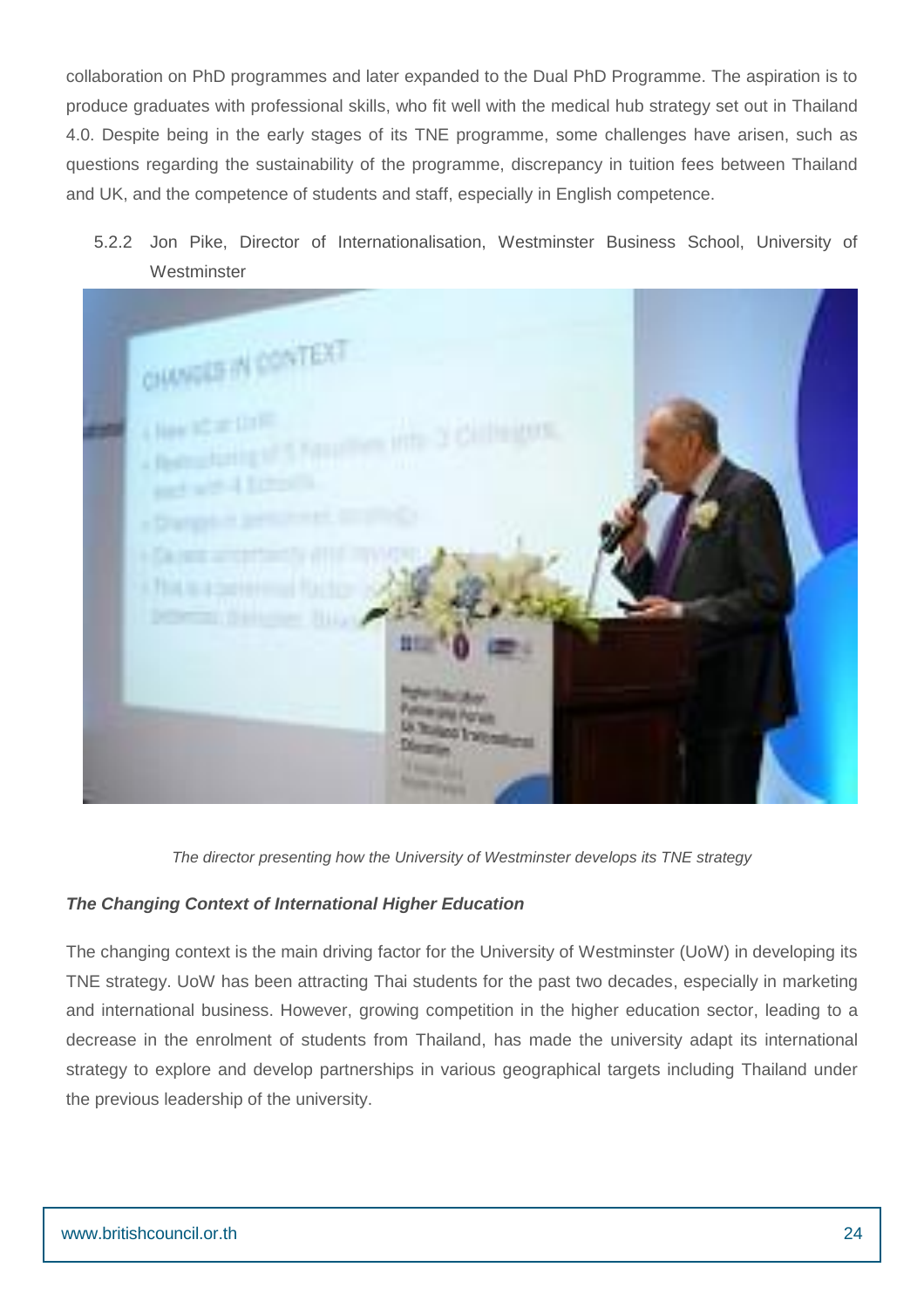### *Development of Partnerships in Thailand*

Partnership development in Thailand started slowly and it was difficult to establish an appropriate level of contact with Thai universities. With the support of the British Council and Office of the Higher Education Commission in developing dual degree education programmes between Thai and UK universities, since 2016 our double degree programme in digital business and entrepreneurship at UoW has experienced a boost, as it fits well with the Thailand 4.0 strategy.

### *A New Internal Challenge and Looking into the Future*

However, the new changing context has posed another challenge and caused disruption in the TNE partnership development process. Under the leadership of the new Vice-Chancellor, the university management has been restructured from five faculties into three colleges/schools. Changes in personnel and strategy have created uncertainty concerning the process. In order to look forward, a period of reflection has been suggested to assess the possibilities within the new context of a changing management system and explore opportunities for new research and mobility opportunities as well as ways to achieve sustainable partnerships and programmes in the long run.

### Q&A

.

- **Q:** Will Brexit have any impact on the Tripartite collaboration (Thailand, UK and EU universities) through EU funding?
- **A:** At least TNE is not as complex as Brexit! We do not know but there will quite possibly be a longer transition time. You need to plan for the eventuality, and when it is going to end. There is an implication for UK universities and we probably have two to three years to prepare.
- **Q:** What kind of characteristics or capacity should a university have in order to participate in TNE? (resources, interests, criteria)
- **A:** There needs to be a lead from the top, a requirement to see its strengths, chain of command/communication, good relationships and communication with quality assurance, implement it and then sustain it. It's quite a complex process.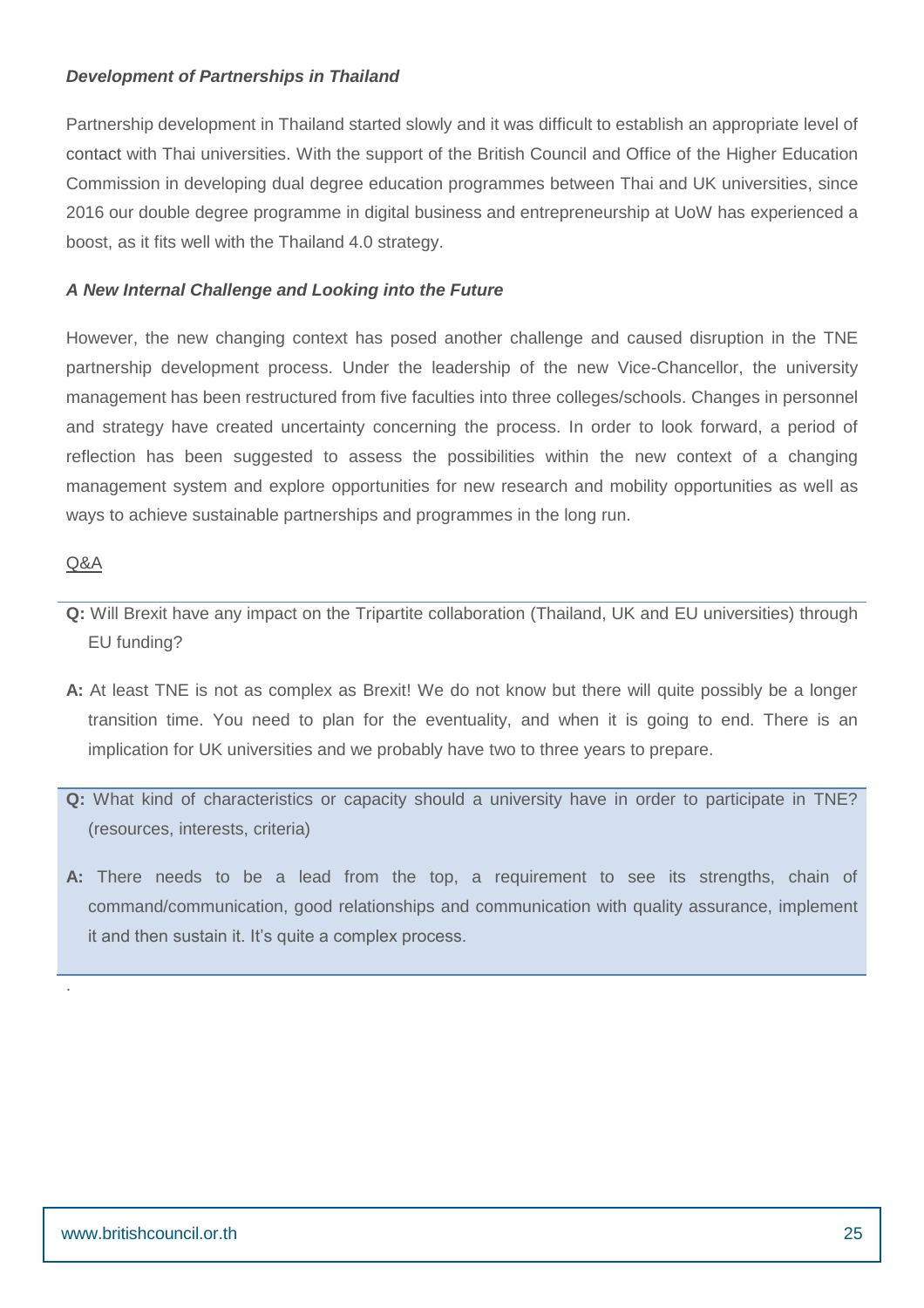# **ANNEXES**

# **1. PROGRAMME**

# **Event date and time: THURSDAY 18 OCTOBER 2018, 09.00 – 13.00 HRS Event venue: PINNACLE 1–2, 4TH FLOOR, INTERCONTINENTAL HOTEL, BANGKOK**

| <b>Time</b>          | <b>Programme</b>                                                                                                           |
|----------------------|----------------------------------------------------------------------------------------------------------------------------|
| 08.45 - 09.00 hrs.   | Registration                                                                                                               |
| $09.00 - 09.15$ hrs. | Opening ceremony and group photo                                                                                           |
|                      | Welcome remarks Andrew Glass OBE, Director, British Council                                                                |
|                      | Opening remarks Dr Suphat Champatong, Secretary-General, Office of the<br><b>Higher Education Commission</b>               |
| 09.15 - 10.00 hrs.   | <b>Keynote</b>                                                                                                             |
|                      | Key challenges for Thailand and how international higher education<br>partnerships could help tackle them                  |
|                      | Assoc Prof Dr Bundit Thipakorn, Vice President for Education<br>$\bullet$<br>Development, KMUTT                            |
|                      | TNE Common framework - data analysis to inform policy and<br>regulation development and enrolment planning                 |
|                      | Kevin Van Cauter, Senior Advisor (Higher Education Partnerships), British<br>$\bullet$<br>Council                          |
| 10.00 - 10.40 hrs.   | <b>Presentations</b>                                                                                                       |
|                      | Strengthening and sustaining partnerships - a collaboration that<br>sprung from a research partnership into a joint degree |
|                      | Prof. Steven W Edwards, Principal Fellow of the Higher Education<br>$\bullet$<br>Academy, University of Liverpool          |
|                      | Key success factors in international higher education collaboration - a<br>case study of the TNE programme on Thai studies |
|                      | Dr Nitinant Wisaweisuan, Dean, Pridi Banomyong International College,<br>٠<br><b>Thammasat University</b>                  |
| $10.40 - 10.50$ hrs. | <b>Refreshments</b>                                                                                                        |
|                      |                                                                                                                            |
|                      |                                                                                                                            |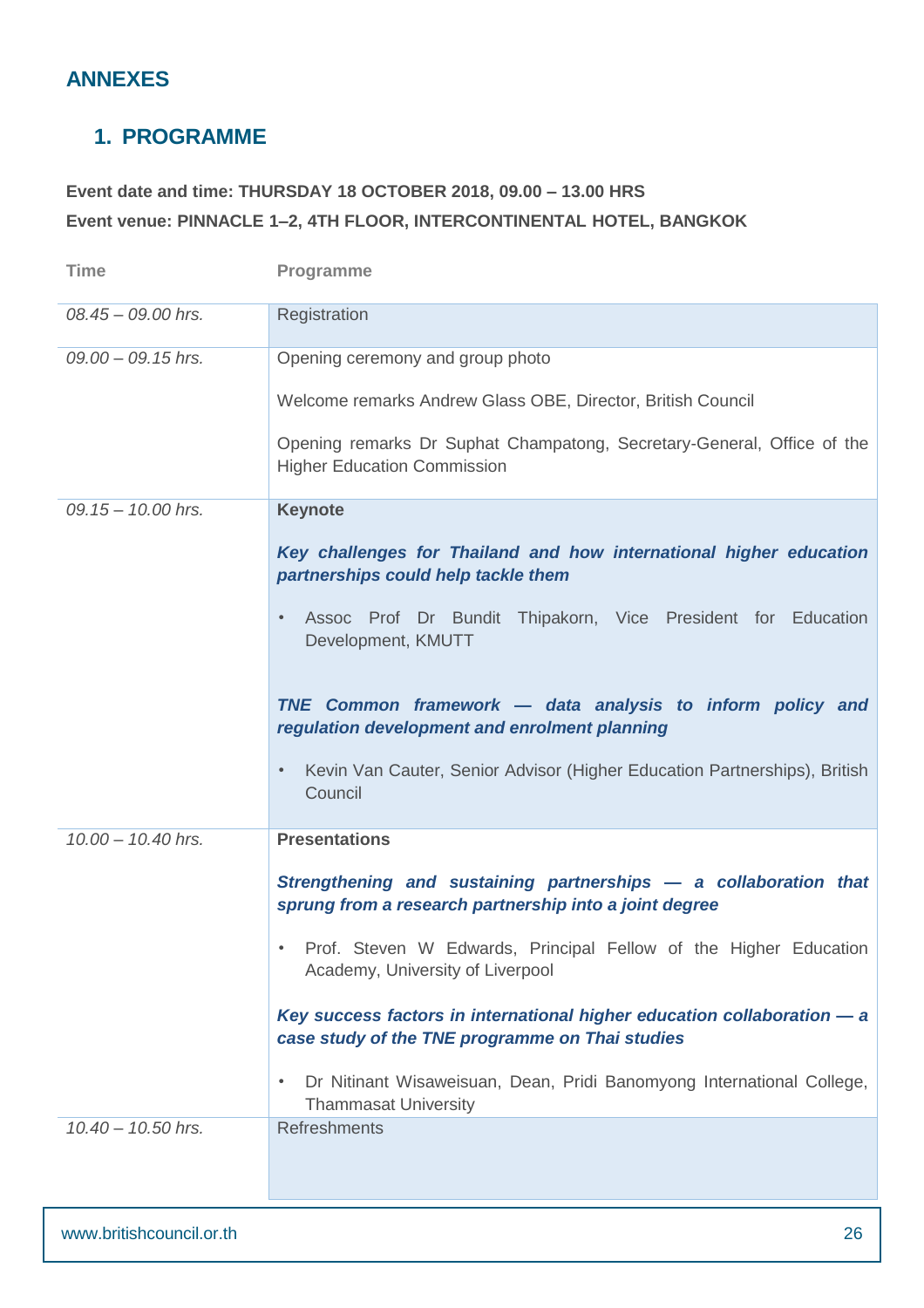# 2. SPEAKER PROFILES



# Assoc. Prof. Dr Bundit Thipakorn **Vice President for Education Development** King Mongkut's University of Technology Thonburi

Prof. Bundit Thipakorn received a PhD in Electrical and Computer Engineering from the University of Missouri, Columbia, USA. He is an associate professor in signal and image processing at the Department of Computer Engineering, King Mongkut's University of Technology Thonburi (KMUTT), and currently Vice President for Educational Development at KMUTT. With over 20 years' experience in teaching engineering students, his passion in engineering has been transformed into several educational development initiatives, driving a continuous, collaborative and transformative effort at KMUTT and higher education in Thailand. Bundit's current focus is on student learning improvement towards twenty-first-century skills and competency development.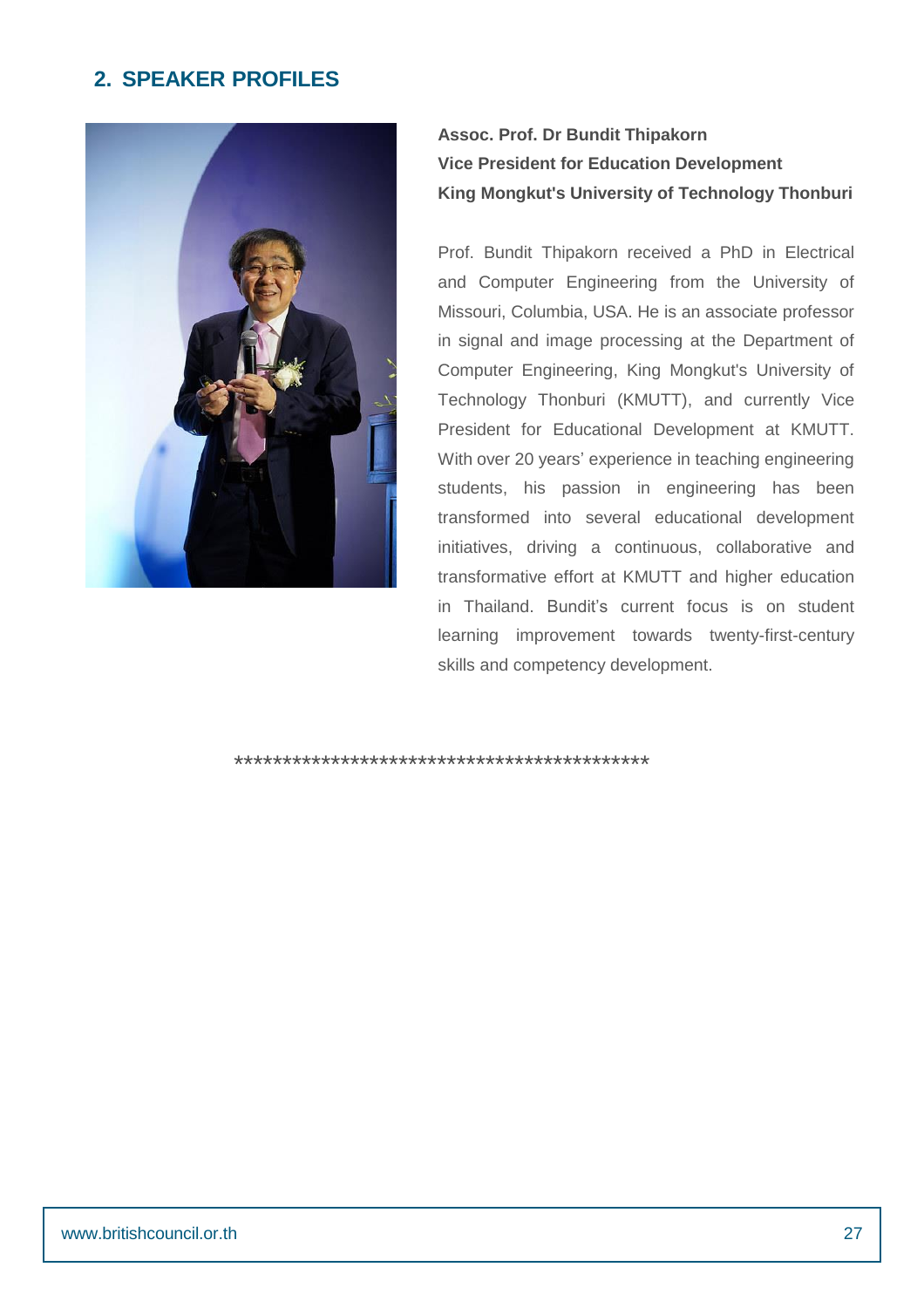

# **Kevin Van Cauter Senior Advisor (Higher Education Partnerships) British Council**

Kevin is the Principal Consultant for Higher Education at the British Council, where he leads their work in the areas of Transnational Education (TNE) and partnerships around the world.

For over a decade, Kevin has been regularly asked to produce articles on UK TNE and student mobility and given presentations at conferences on the subject all over the world. His recent research includes: the Impact of Transnational Education on Host countries (2014), Transnational Education Data Collection Systems: Awareness, Analysis and Action (2015), TNE: A Classification Framework and Data Collection Guidelines (2017), and The Challenges and Approaches to Internationalisation in CLMV (2018, forthcoming).

Specialist areas include:

- o Transnational Education (TNE)
- o Education partnerships
- o Student mobility (inward and outward)
- o Research on international higher education, with particular focus on TNE
- o International distance and e-learning.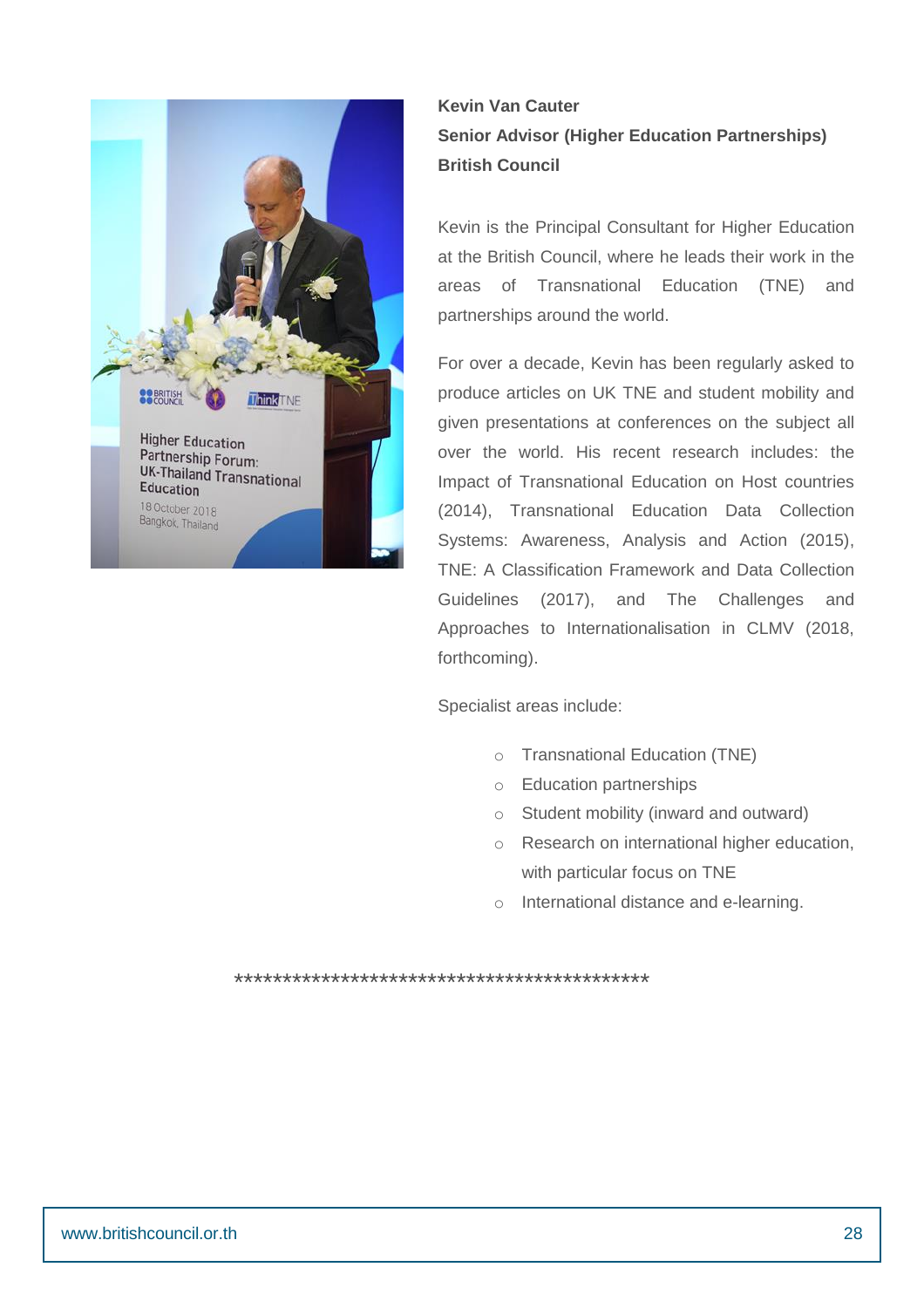

# **Prof. Steven W Edwards Principal Fellow of the Higher Education Academy University of Liverpool**

Steven Edwards obtained his BSc and PhD from the University of Wales, Cardiff and has spent periods of research in Brussels, Philadelphia, Cardiff and UMIST before moving to Liverpool. He has developed a number of international research and training partnerships (e.g. with Chulalongkorn University, Chiang Mai University and Khon Kaen University in Thailand: Bicol University, Central Luzon State University and University of the Philippines Los Banos). These partnerships include joint and dual award master and PhD programmes. Steven was formerly Head of the School of Biological Sciences, Head of the School of Life Sciences, and Head of the Institute of Learning and Teaching, Faculty of Health and Life Sciences. He was also involved in programme development and quality assurance at Xi'an Jiaotong-Liverpool University (XJTLU), Suzhou, being Chief Institutional Moderator for five years.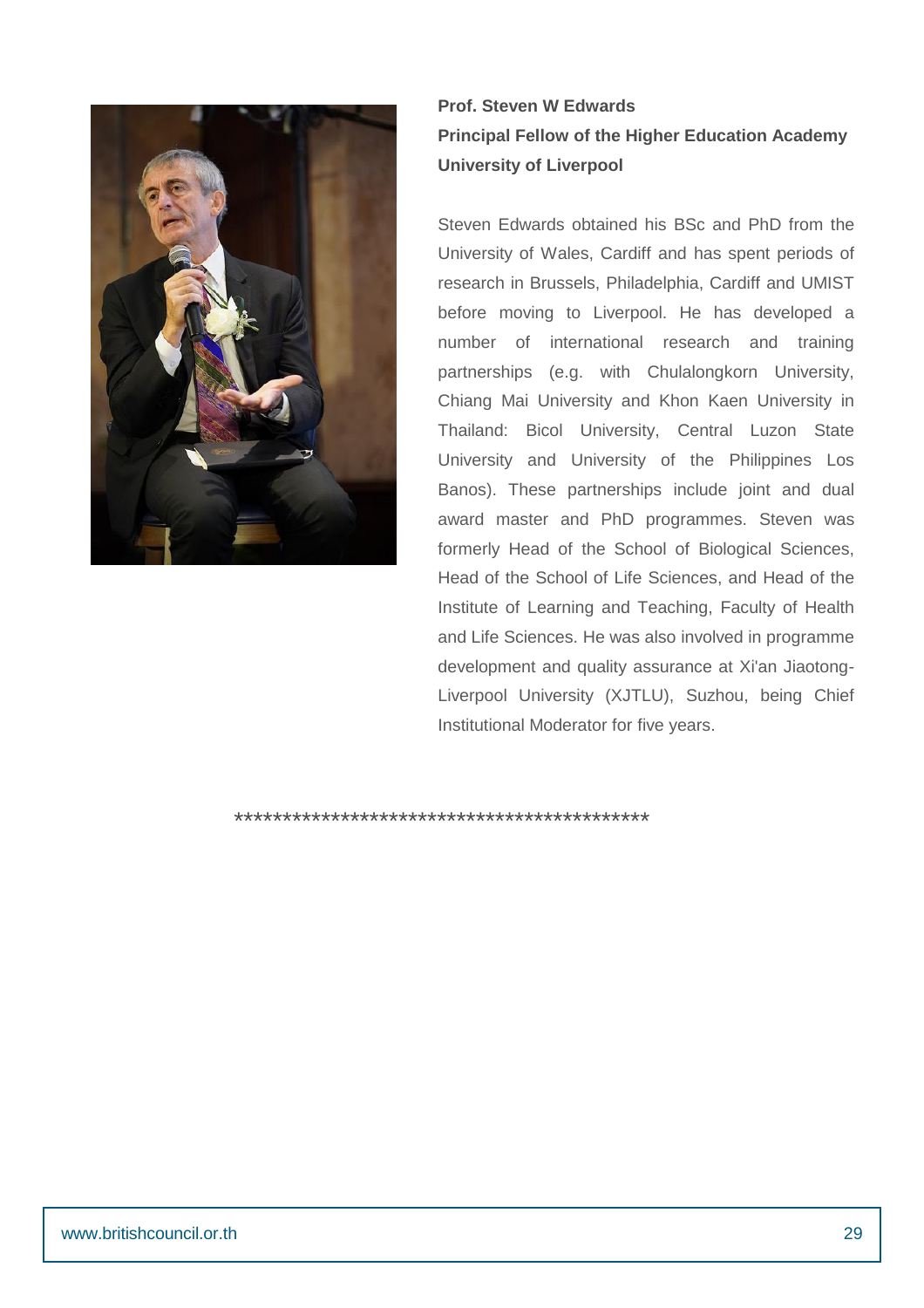

# Dr Nitinant Wisaweisuan Dean, Pridi Banomyong International College **Thammasat University**

Dr Nitinant Wisaweisuan is currently Dean at Pridi Banomyong International College, Thammasat University and a former Assistant to the Rector for Public International Relations at Thammasat University. She has been involved with the British Council TNE project in Thailand since 2015, working with the SOAS on the Thai Studies programme. She has extensive experience with overseas institutions. Nitinant conducted research  $\Omega$ European Enlargement, Trade Integration, Non-Tariff Measures: A Case Study of US versus EU regions, Market Access for SMEs (ASEAN-Europe FTA), New Economic Order and Implications on Thailand, ASEAN Experiences on Central Asia Regional Economic Cooperation, Spatial Disparities, Income Inequality and Economic Development. She received a PhD in Land Economy from the University of Cambridge.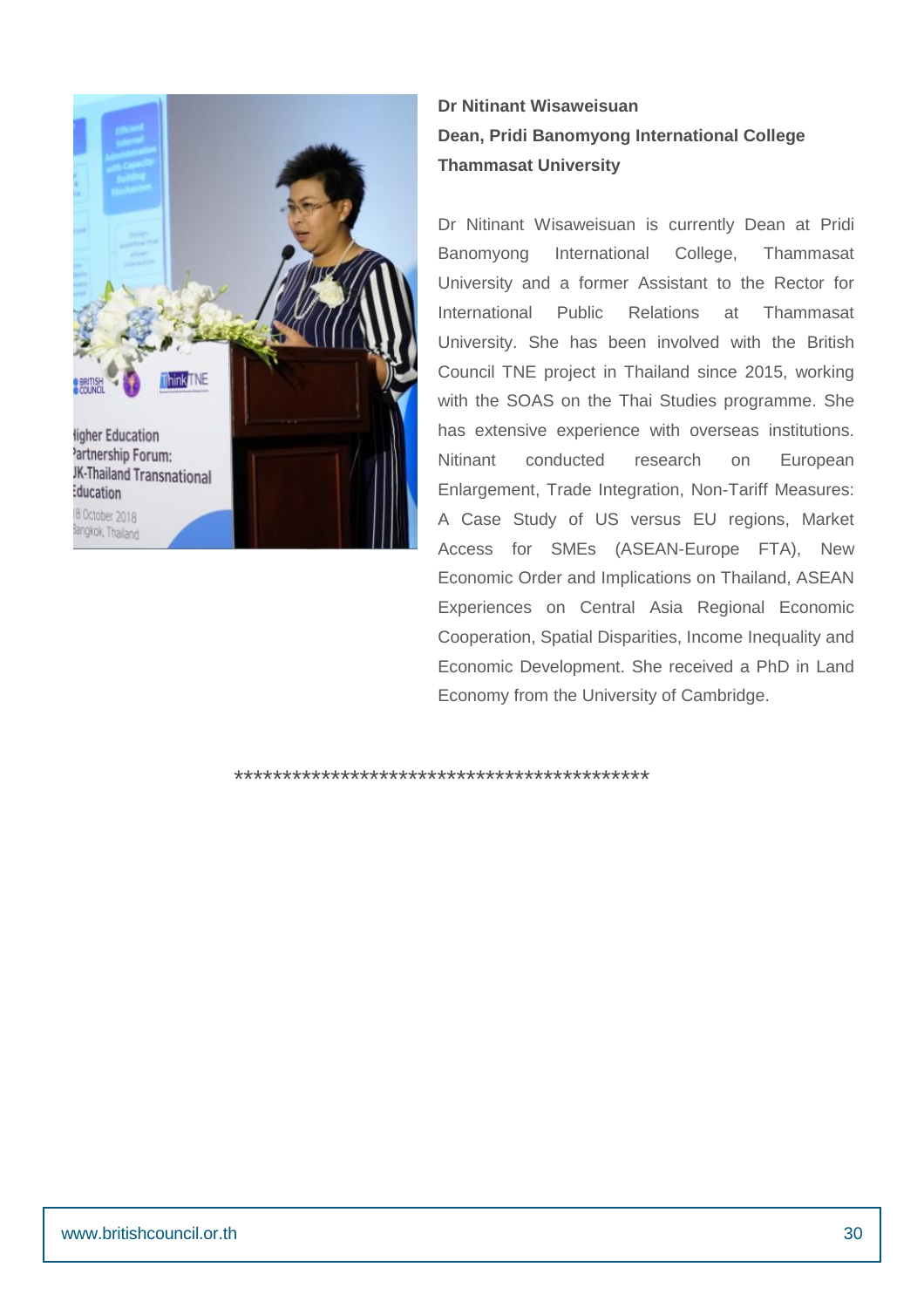

# Dr Sarawut Jansuwan **Director, Logistics Management Graduate School** of Applied Statistics **National Institute of Development Administration** (NIDA)

Dr Sarawut Jansuwan has been the Logistics Management Programme Director since 2015 and is currently Associate Dean for Administrative Affairs at the Graduate School of Applied Statistics (GSAS), NIDA. Sarawut received a PhD in Civil Engineering from Utah State University, USA, specialising in freight transportation systems. He has recently become a member of the National Legislature Sub-committee on long-term strategic logistics and transportation planning. He has also served as a consultant for several government agencies on logistics and transportation. His research expertise includes transportation and supply chain management, network analysis and logistics simulation.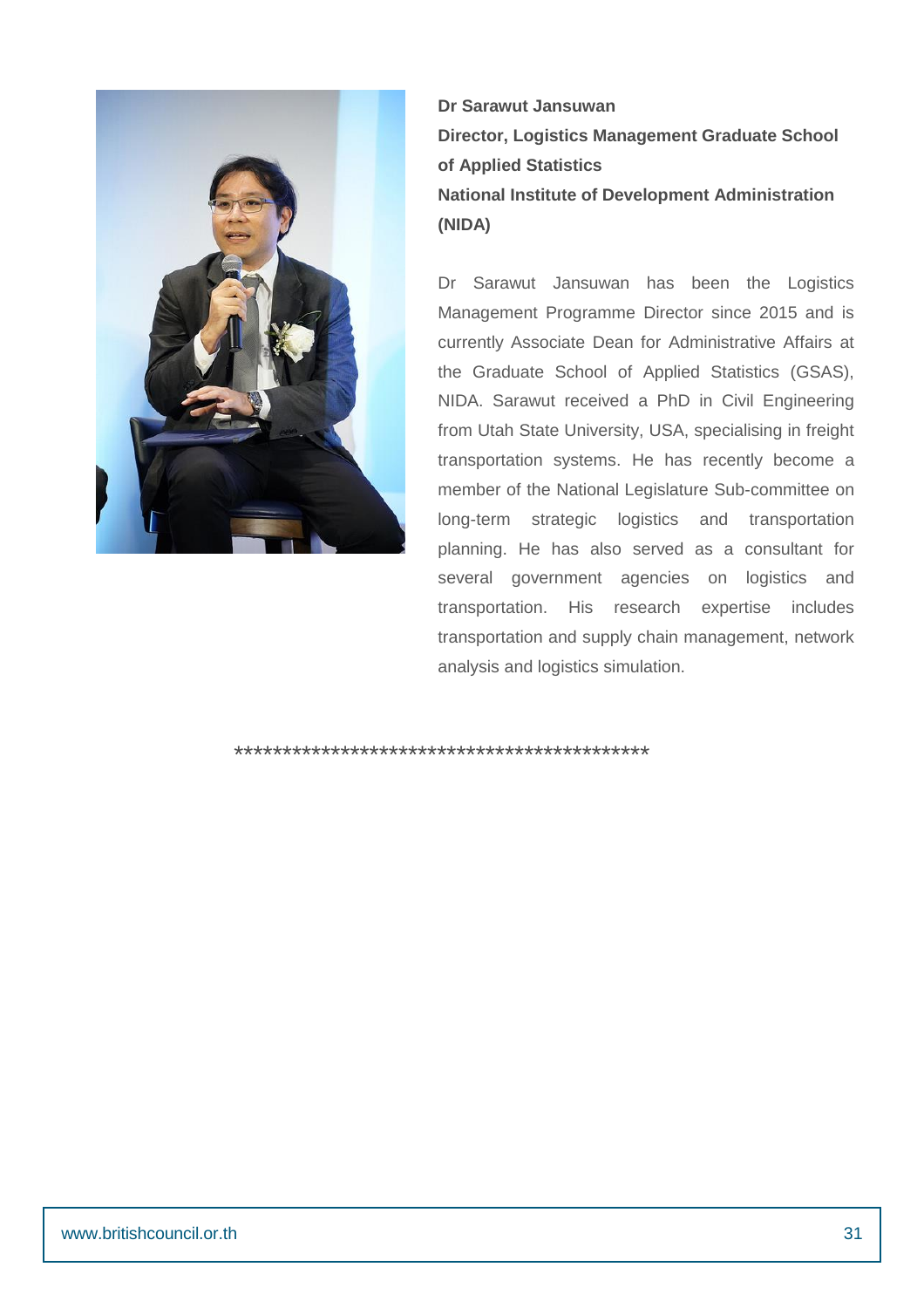

# **Jon Pike** Director of Internationalisation **Westminster Business School. University of Westminster**

Jon is a Principal Lecturer at Westminster Business School, University of Westminster. He has been Course Director of the MA Marketing Communications programme, Director of Post Graduate Studies and, most recently, Director of Internationalisation. Throughout these roles, he has been heavily involved in developing TNE opportunities in South and Southeast Asia and is familiar with the inherent challenges involved in such activities.



Assoc. Prof. Dr -Ing. Thira Jearsiripongkul Dean, Faculty of Engineering, **Thammasat University** 

Assoc. Prof. Dr -Ing. Thira Jearsiripongkul is Dean at the Faculty of Engineering, Thammasat University with extensive teaching experience as a lecturer in the field of engineering. He received a PhD in Applied Mechanics (Dynamics) from Technische Universität Darmstadt, Germany. His doctoral thesis topic was "Squeal in floating caliper disk brake: a mathematical model". He has also been involved with the development of several research studies and publications as a reviewer, instructor, international programme committee member and technical consultant.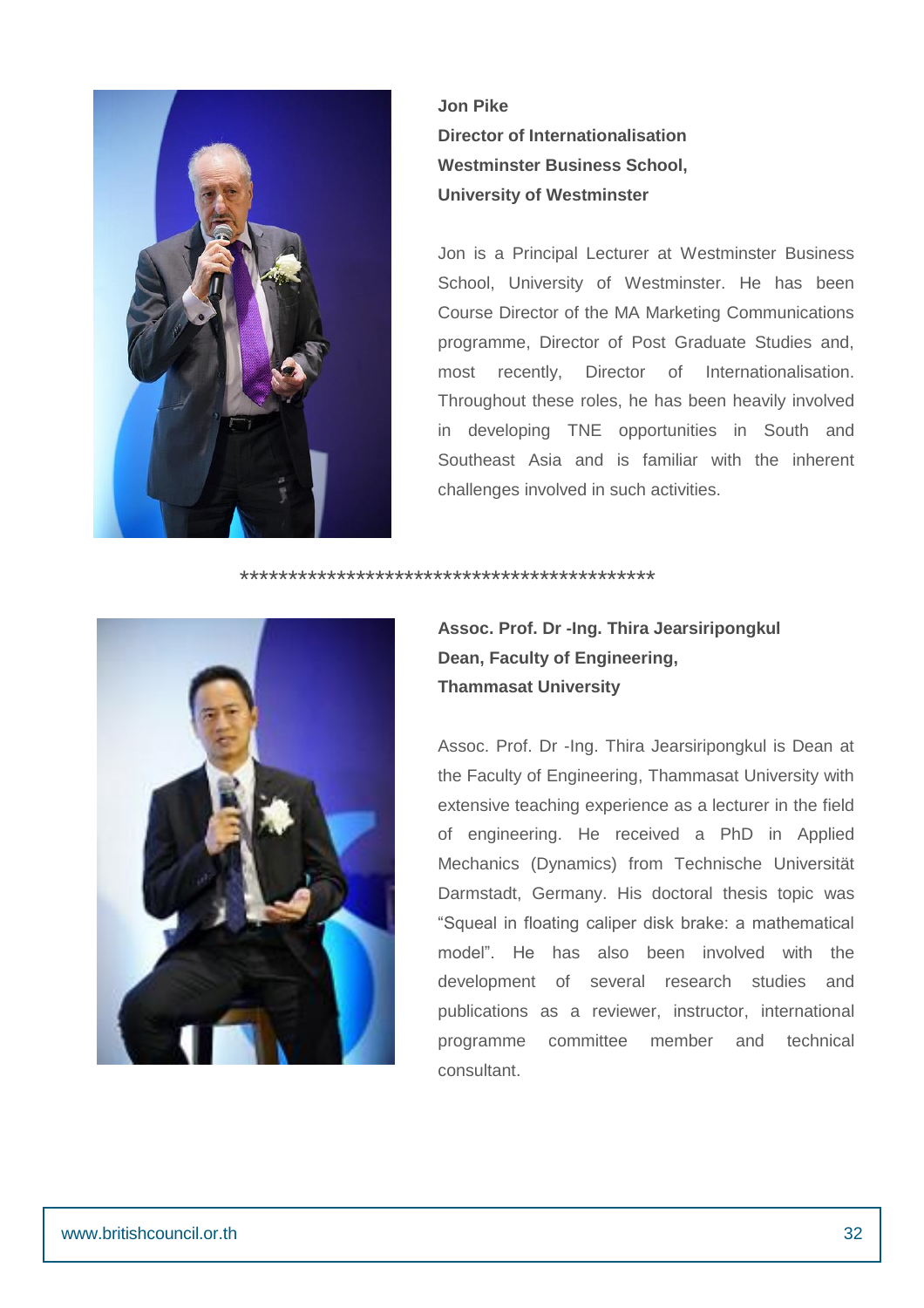

**Diana Chee Chief Marketing Officer University of Nottingham Malaysia** 

With 16 years of experience leading a diverse, dynamic team and managing large budgets to deliver recruitment and collaborative university strategies, Diana began her career in 2002, focusing on partnerships, business development and international marketing. She later joined the University of Nottingham Malaysia in 2006 as Head of International Marketing, handling student recruitment from more than 80 countries. Diana was later promoted to the Head of Corporate Marketing, managing public relations, communications, branding, traditional and digital marketing before being appointed as Chief Marketing Officer in April 2018.